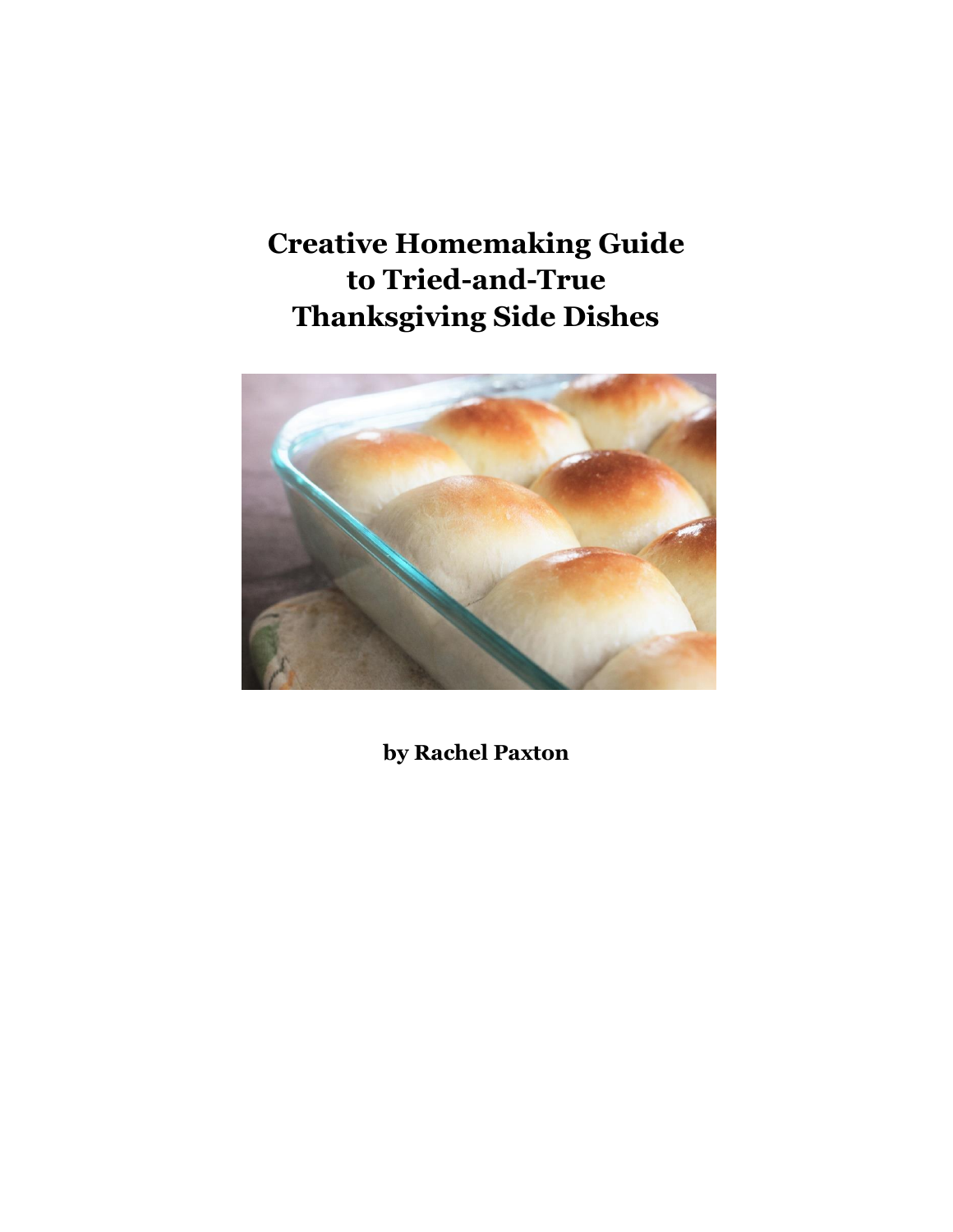#### **About Creative Homemaking:**

My name is Rachel Paxton, and I have been a freelance writer and the owner of CreativeHomemaking.com for 20 years. I am the mother to five children, ages 28 to 7. I have a BA degree in English and business.



I love homeschooling my children and finding new things to write about every day, from DIY projects, to cooking, to gardening. My favorite hobbies are canning, gardening, reading, and scrapbooking. My newest hobby is Pinterest! Follow my boards on [Pinterest](http://pinterest.com/homemakingmom/) to see what I have been up to. You can also follow me on [Twitter](http://www.twitter.com/homemaking) and [Facebook.](http://www.facebook.com/pages/Creative-Homemaking/127198797321048)

You can contact me at [rachel@creativehomemaking.com.](mailto:rachel@creativehomemaking.com) Visit my web site [http://www.creativehomemaking.com](http://www.creativehomemaking.com/) to sign up for my free weekly newsletter.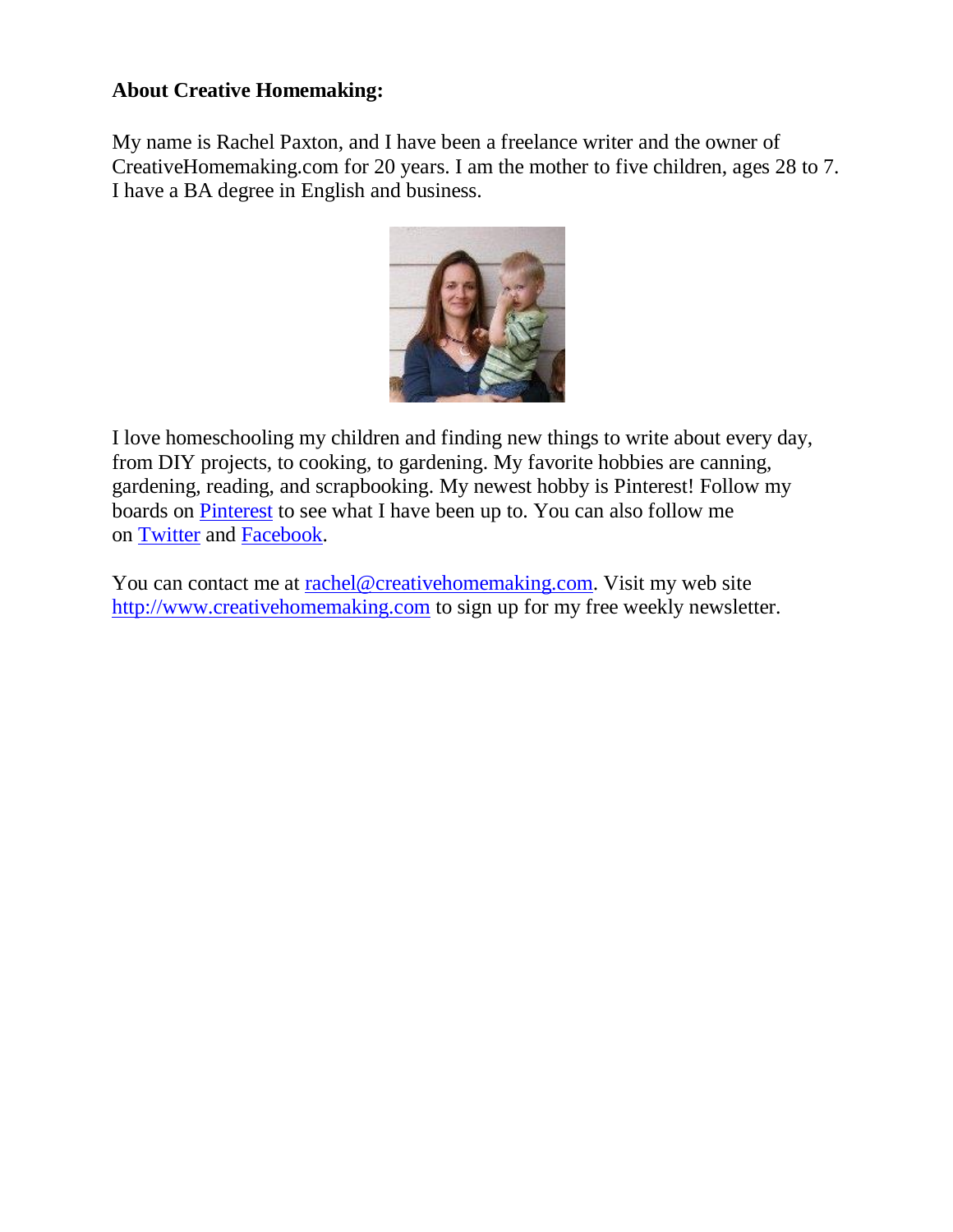#### **Kindle Books Available from Creative Homemaking:**

*Creative Homemaking Guide to DIY Household Cleaning Products Creative Homemaking Guide to Jams, Pickles, and Relishes Creative Homemaking Guide to Holiday Recipes and Crafts Creative Homemaking Guide to Salad Dressing Recipes Creative Homemaking Guide to Quick Bread Recipes Creative Homemaking Guide to Make-a-Mix Recipes Creative Homemaking Guide to Best Cookie Recipes Creative Homemaking Guide to Zucchini Recipes Creative Homemaking Guide to Muffin Recipes Creative Homemaking Guide to Crock Pot Recipes*

<http://www.creativehomemaking.com/ebooks.shtml>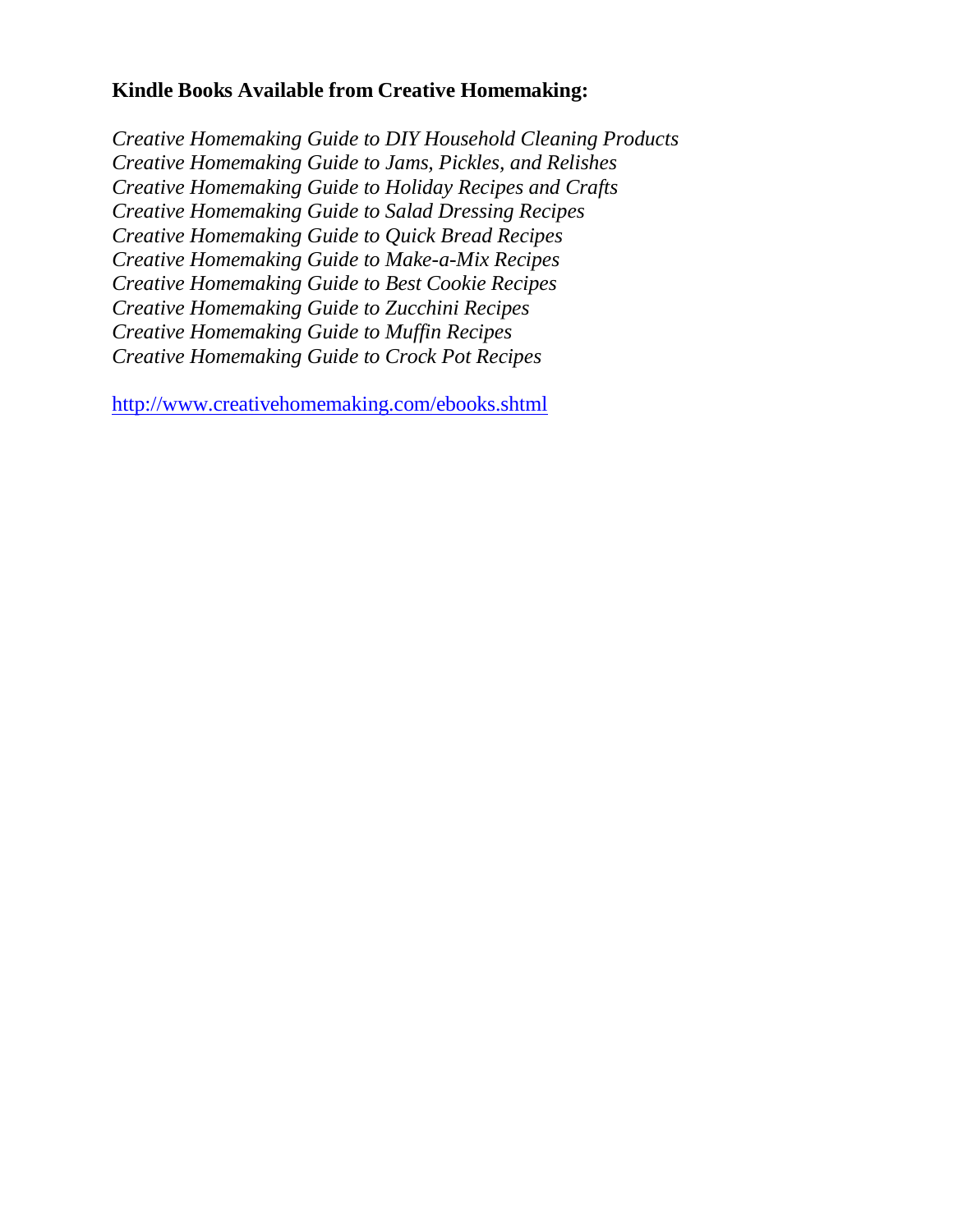# **Copyright Information:**

Copyright 2016, Creative Homemaking, LLC. All rights reserved.

No part of this publication may be replicated or redistributed without prior permission from the author.

Rachel Paxton [http://www.creativehomemaking.com](http://www.creativehomemaking.com/) rachel@creativehomemaking.com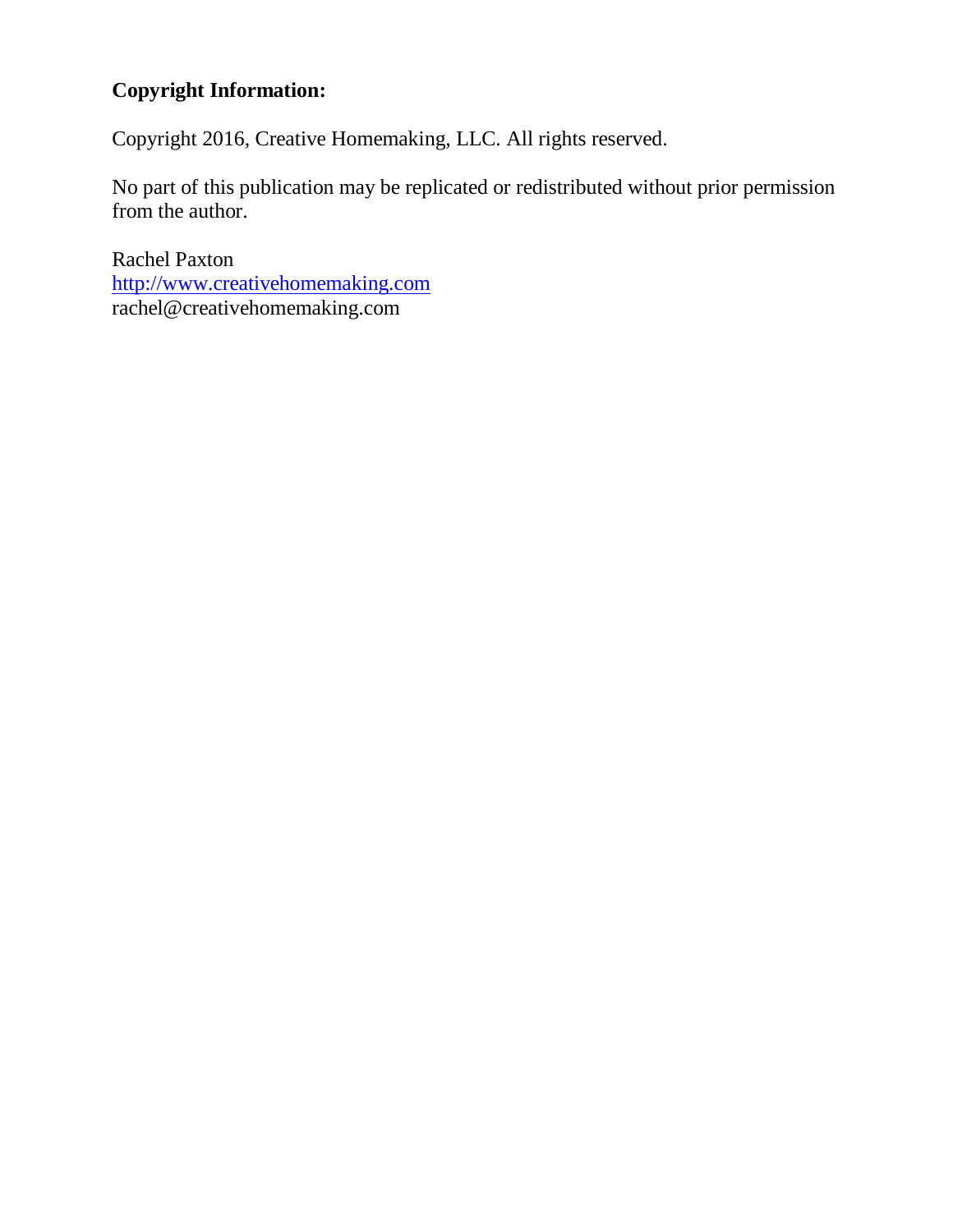#### **Table of Contents**

#### **Appetizers:**

[Holiday Cheese Ball](#page-6-0) [Tortilla Rolls](#page-6-1) [Bacon Wrapped Smokies](#page-6-2) [Shrimp Dip](#page-7-0) [Creamy Crab and Artichoke Dip](#page-7-1)

#### **Breads & Rolls:**

[One Hour Dinner Rolls](#page-9-0) [Hidden Valley Crescent Rolls](#page-10-0)

#### **Stuffings:**

[Savory Stuffing](#page-10-1) [Crock Pot Stuffing](#page-10-2) **[Wild Rice Stuffing](#page-11-0)** [Cranberry Cornbread Stuffing](#page-12-0) **[Bread Stuffing](#page-13-0)** 

#### **Vegetables:**

[Holiday Potatoes](#page-14-0) [Mashed Potato Casserole](#page-14-1) [Southern Green Bean Casserole](#page-15-0) [Cranberry Sweet Potato Bake](#page-16-0) [Corn Casserole](#page-17-0) [Squash Casserole](#page-17-1) [Glazed Carrots](#page-18-0) [Roasted Root Veggie Medley](#page-18-1) [Sweet Potato Casserole](#page-19-0) [Candied Sweet Potatoes](#page-19-1) [Broccoli Casserole](#page-20-0)

#### **Salads:**

[Broccoli Salad](#page-21-0) [Whipped Cream Fruit Salad](#page-21-1) [Cranberry Grape Whip](#page-21-2)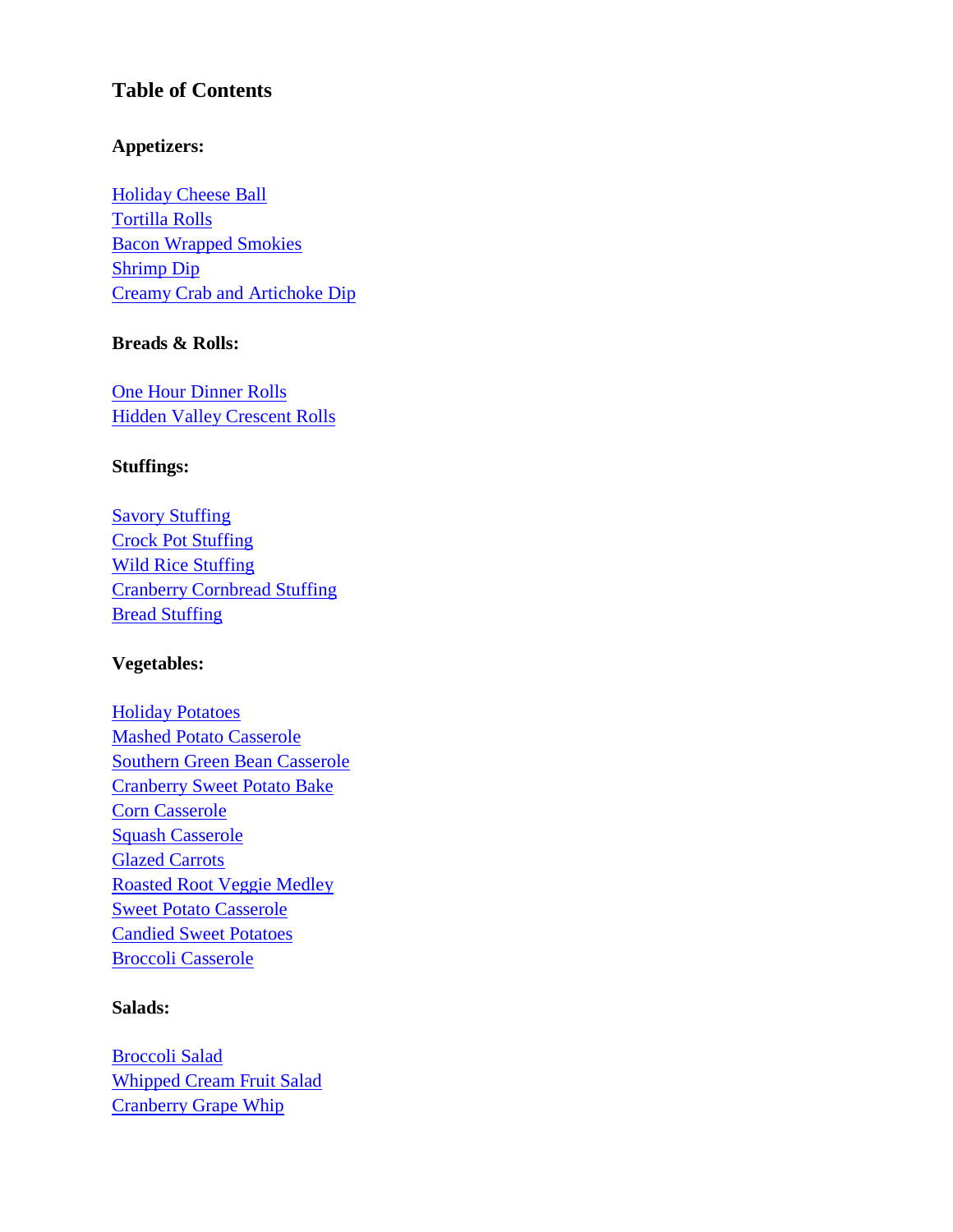**[Festive Cranberry Salad](#page-22-0)** [Holiday Cranberry Salad](#page-23-0) [Frozen Cranberry Salad](#page-23-1) [Ambrosia Salad](#page-24-0) [Dream Cherry Salad](#page-24-1) [Raspberry Jello Salad](#page-24-2) [Lemon 7-Up Salad](#page-25-0) [Cinnamon Candy Salad](#page-25-1) **[Strawberry Pretzel Salad](#page-26-0)**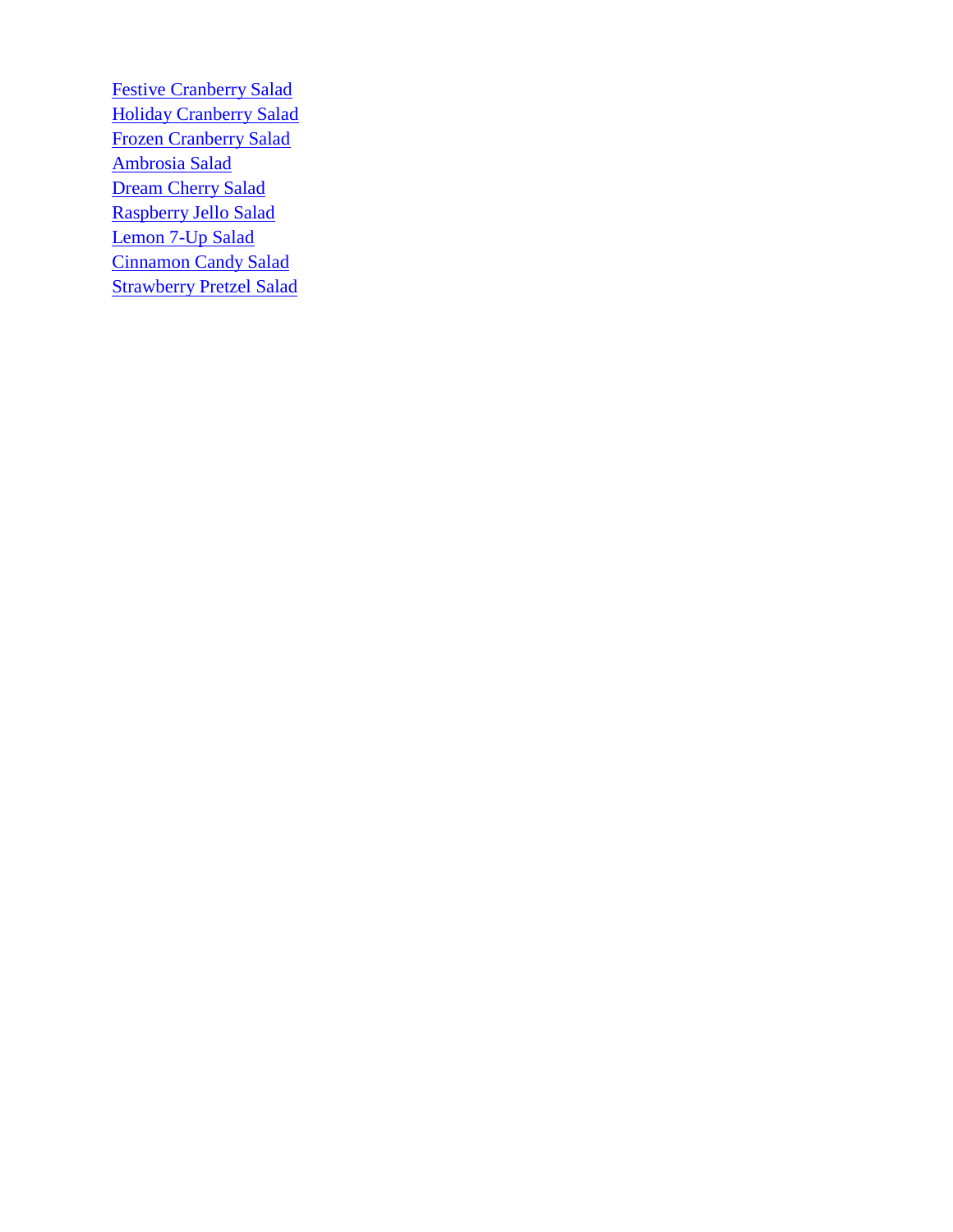# **Appetizers**

## <span id="page-6-0"></span>**Holiday Cheese Ball**

Ingredients:

8 oz. softened cream cheese 1/2 onion 1/2 c. chopped black olives 1/2 c. chopped pimento stuff green olives 1 tbsp. Worcestershire Sauce 1/2 tbsp. tabasco 1 bunch parsley

Directions:

Mix together above ingredients except for parsley. Shape into a ball and chill for one hour. Finely chop parsley flowers. Roll cheese ball in parsley and serve with crackers.

# <span id="page-6-1"></span>**Tortilla Rolls**

Ingredients:

2 (8 oz.) packages cream cheese 1 package Ranch dressing mix 1 can chopped green chiles

Directions:

<span id="page-6-2"></span>Mix together. Spread about 2 tbsp. of mixture onto a flour tortilla. Roll tortilla up, from one side to the other, then slice into pinwheels. Continue spreading onto tortillas until you've used up all of the mixture. Guaranteed to disappear quickly!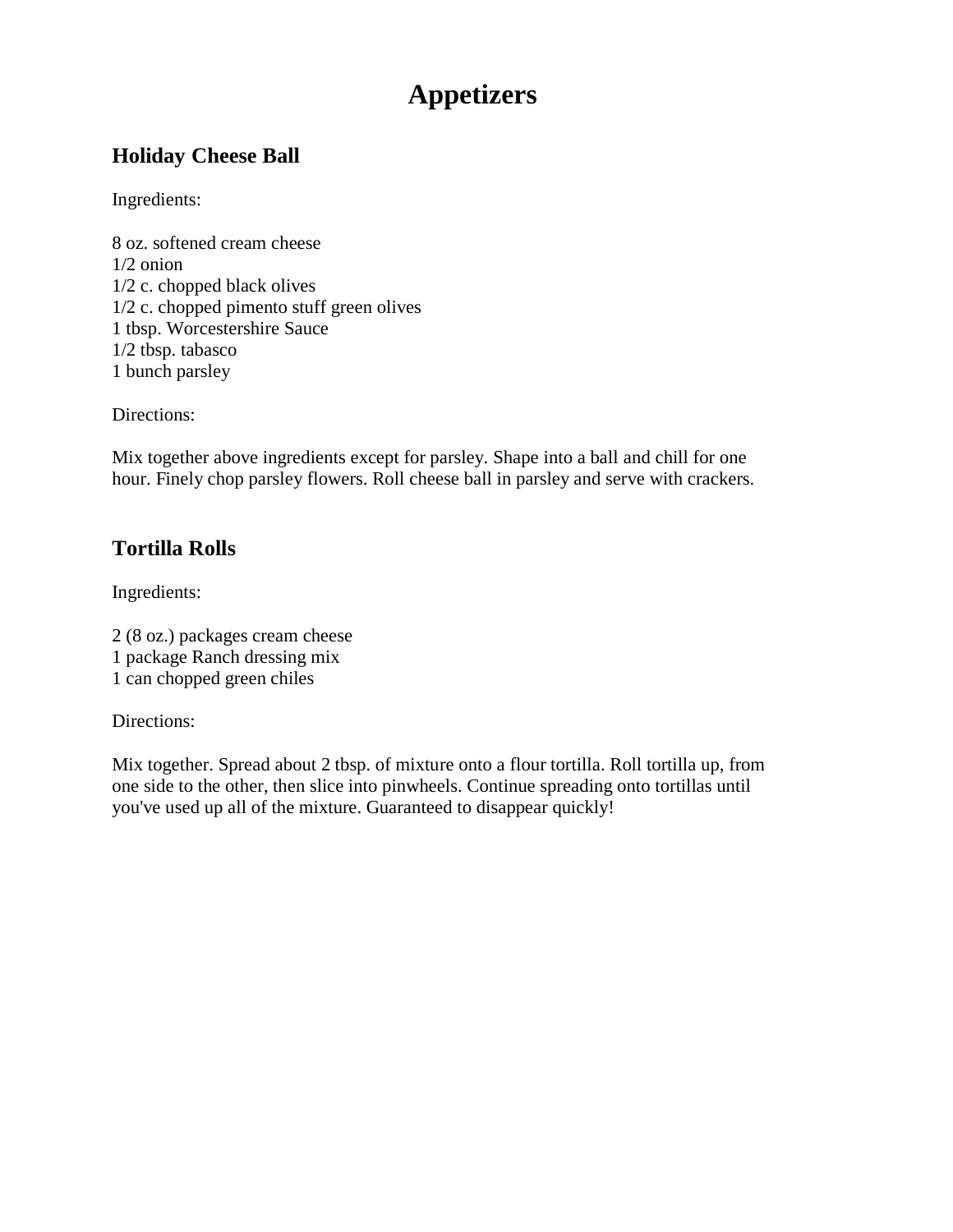# **Bacon Wrapped Smokies**

Ingredients:

1 (16 oz.) pkg. Lil' Smokies 1 package thick cut bacon (we liked peppered bacon) 3/4 c. brown sugar

Directions:

Preheat your oven to 400 degrees.

While the oven is heating up, cut each slice of bacon into three pieces. Wrap each piece of bacon around a smokie and secure in place with a toothpick.

Place all the bacon wrapped smokies in a 13x9x2-inch baking dish. Sprinkle the brown sugar on top and bake until the brown sugar is completely melted and the bacon is browned.

**Crock Pot Method**: To cook these in a crock pot you'll need a little more brown sugar. Place 1 cup brown sugar in the bottom of your crock pot. Place the bacon-wrapped smokies on top of the brown sugar. Sprinkle an additional 3/4 cup brown sugar on top. Cook on high 3 to 4 hours, or until bacon is completely cooked.

# <span id="page-7-0"></span>**Shrimp Dip**

Ingredients:

2 cans shrimp 1 package unflavored gelatin 1 can tomato soup Chopped green onions Chopped celery 8 oz. cream cheese

Directions:

<span id="page-7-1"></span>Mix all together. Makes a great dip for crackers, chips or vegetables.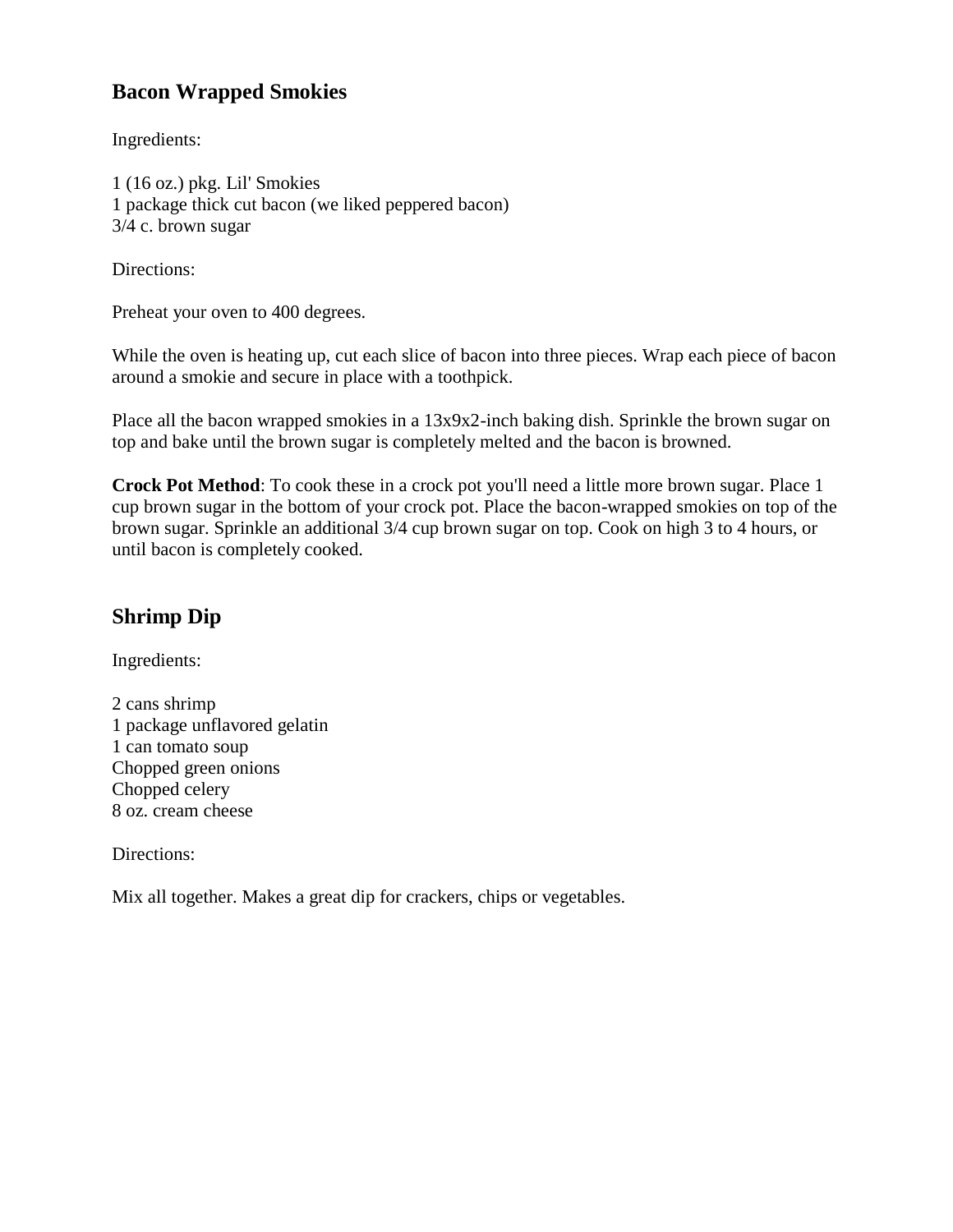# **Creamy Crab and Artichoke Dip**

Ingredients:

8 oz. cream cheese 1 c. mayonnaise 1 package crabmeat (imitation) 1 can artichoke hearts drained 3/4 c. Parmesan cheese 1/3 c. finely chopped onion

Directions:

Blend cream cheese and mayo together and stir in crab, artichokes, cheese and onion. Place mixture in a 9-in. pie plate. Bake at 375 degrees, uncovered, 15-18 minutes.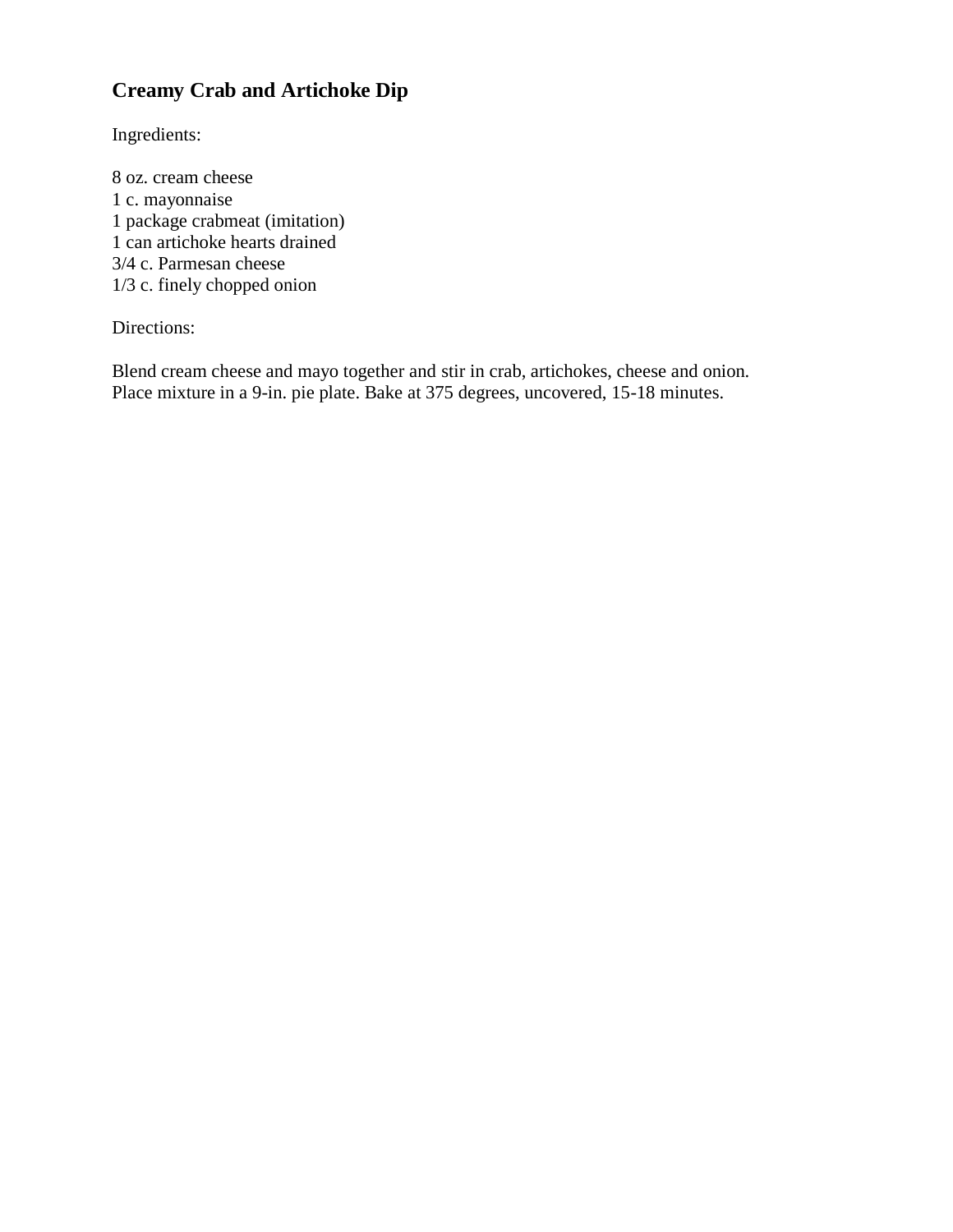# **Breads & Rolls**

#### <span id="page-9-0"></span>**One Hour Dinner Rolls**

Ingredients:

3/4 c. milk 4 tbsp. butter 3/4 c. hot water 4 tbsp. sugar 1 tsp. salt 4 1/2 c. flour 1 tbsp. yeast

Directions:

Combine butter and milk in a glass bowl or measuring cup. Microwave for 1 1/2 minutes.

Preheat oven to 170 degrees.

Place butter and milk in your mixing bowl. Add hot water. Water should be very hot tap water. Hotter than lukewarm, but not boiling. Add sugar, salt, and 2 c. flour. Stir. Stir in yeast.

Place dough hook on mixer\* and add remaining flour. Knead with dough hook for 5 minutes. If you don't have a mixer with a dough hook, then knead by hand.

Place dough in a greased bowl, and cover the bowl tightly with plastic wrap. Let it sit for 5 minutes.

Grease the bottom of a 13x9x2-inch baking dish.

Using a sharp knife or pastry cutter, cut the dough into 12 equal pieces.

Flatten each piece and tuck the edges underneath, smoothing each piece into the shape of a ball. Place the balls smooth side up in the greased baking dish.

Place pan in oven and let the dough rise for about 20 minutes. Rolls should have risen above the edge of the pan.

Leave the pan in the oven and turn the heat up to 350 degrees. Bake for 15 minutes (set timer as soon as you change the temperature).

Note: These can be made the day before. Place rolls in refrigerator before rising for the second time. Remove from refrigerator, let dough rise second time, then bake.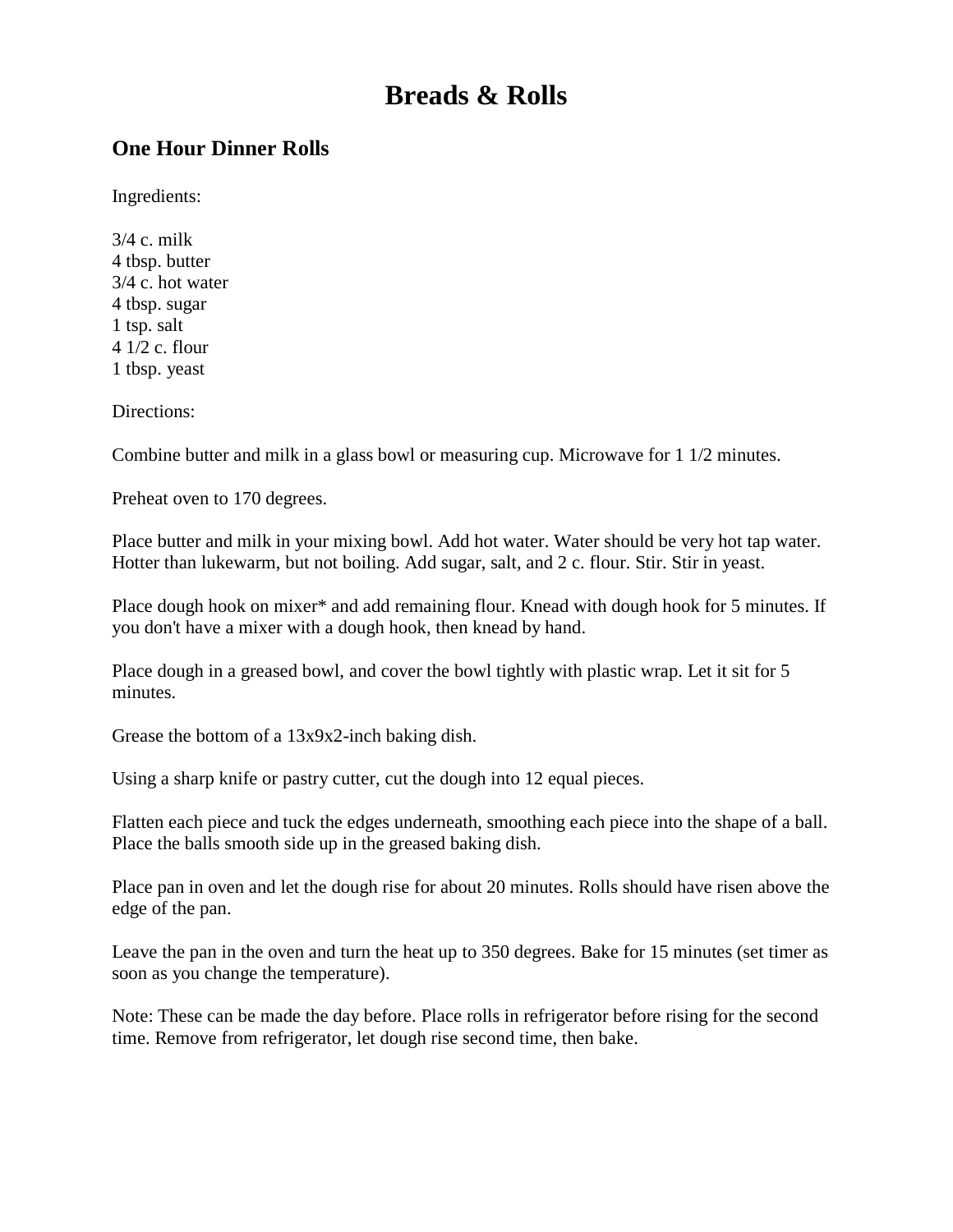#### <span id="page-10-0"></span>**Hidden Valley Ranch Crescent Rolls**

Ingredients:

1 8-oz. tube refrigerated crescent roll dough 1 pkg. Hidden Valley Ranch dressing mix 1 egg yolk 1 tsp. water

Directions:

Separate dough. Cut in half lengthwise to make 1 crescents. Beat egg yolk with water. Brush on dough. Sprinkle with dressing mix. Roll up in crescent shape. Brush on egg mixture. Bake on greased cookie sheet at 375 degrees for 11-13 minutes, until browned.

# **Stuffings**

#### <span id="page-10-1"></span>**Savory Stuffing**

Ingredients:

½ lb. ground sausage 1 small onion, chopped 1 can condensed cream of celery soup 8 c. dry bread crumbs

Directions:

Brown sausage; stir to separate meat. Add onion, cook until tender. Blend in soup; mix lightly with bread crumbs.

<span id="page-10-2"></span>Makes 6 cups stuffing, or enough for a 5- to 6-pound turkey.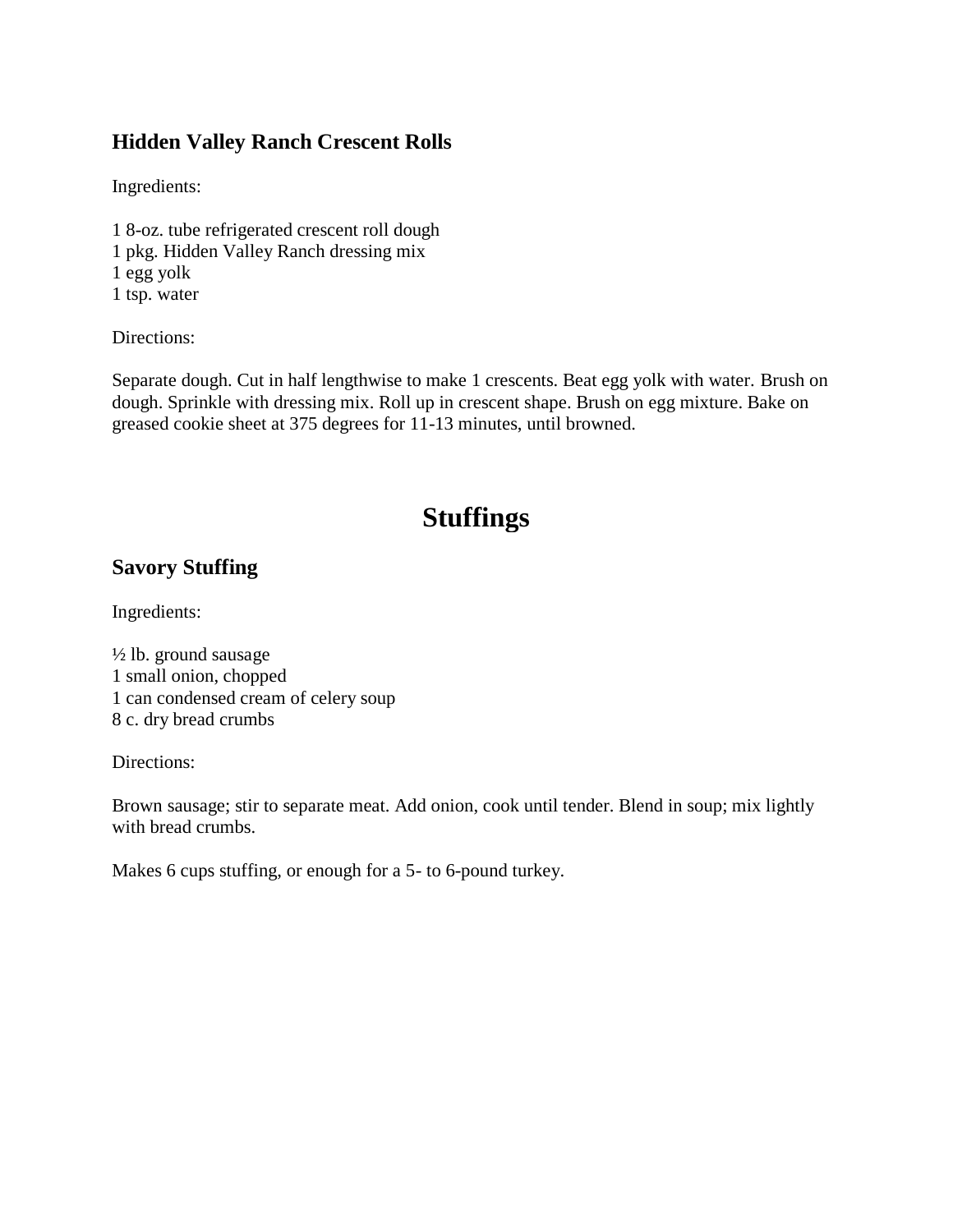# **Crock Pot Stuffing**

Ingredients:

1 c. butter or margarine 2 c. chopped onion 2 c. chopped celery 1/4 c. chopped fresh parsley 1 c. sliced mushrooms 12 cups dry bread cubes 1 tsp. poultry seasoning 1 1/2 tsp. dried sage 1 tsp. dried thyme 1/2 tsp. dried marjoram 1 1/2 tsp. salt 1/2 tsp. ground black pepper 4 1/2 c. chicken broth 2 eggs, beaten

Directions:

Cook chopped onion, celery, mushrooms, and parsley in melted butter until vegetables are soft. Place bread cubes in the crock pot and pour melted butter mixture over the bread crumbs.

Sprinkle poultry seasoning, sage, thyme, marjoram, salt, and pepper on top of the bread crumbs. Stir. Mix in eggs. Pour in chicken broth until bread is barely moistened and stir gently.

<span id="page-11-0"></span>Cook on high for 1 hour and then reduce heat to low, cooking for an additional 5-6 hours.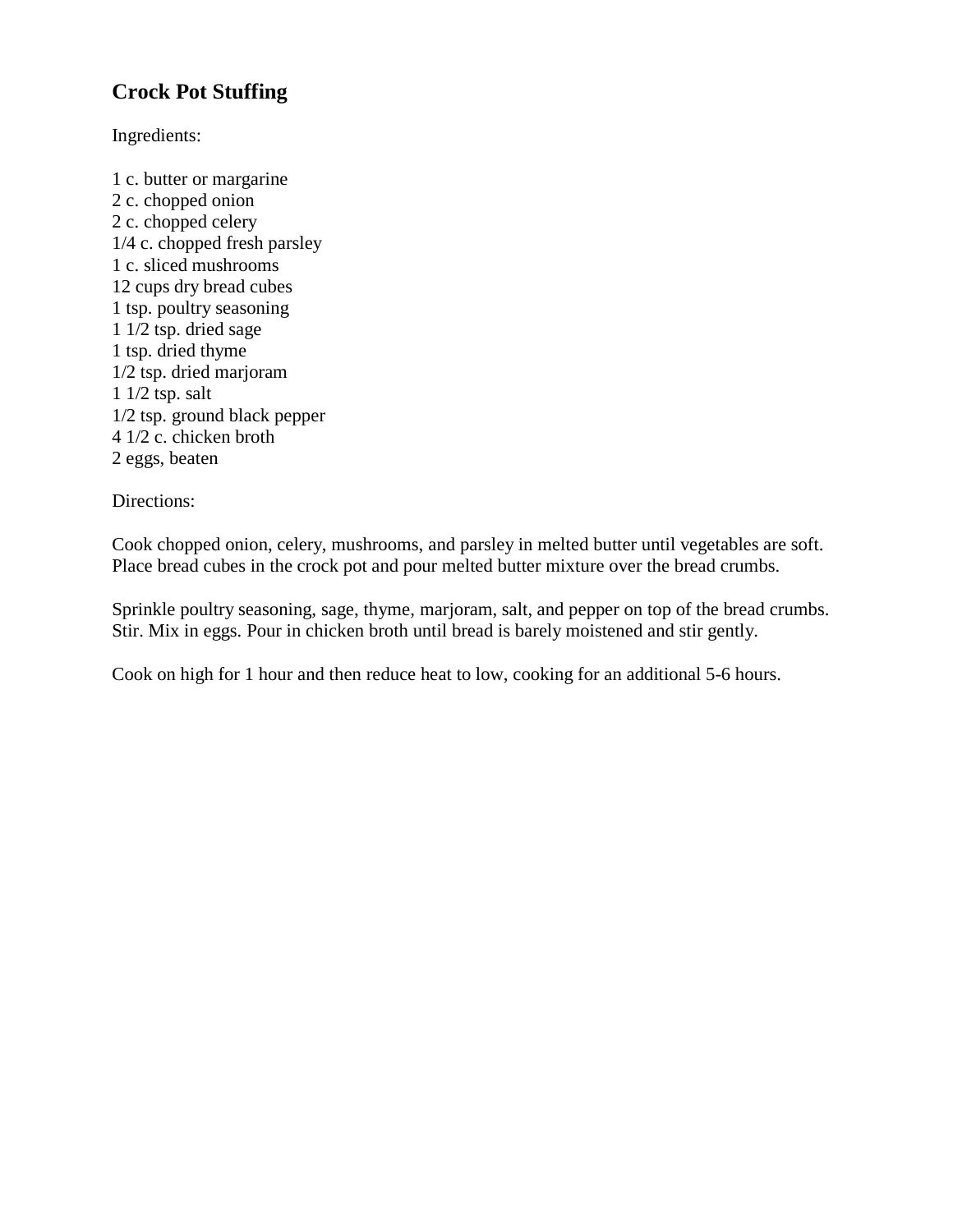# **Wild Rice Stuffing**

Ingredients:

1 ½ c. chopped celery 1 c. chopped onions 2 cloves garlic, minced 4 c. chicken broth 1 ½ tbsp. fresh sage, chopped 1 c. uncooked long grained brown rice ½ c. dried sweet cherries ½ c. dried apricots ½ c. chopped pecans, toasted  $\frac{1}{2}$  tsp. salt  $\frac{1}{2}$  tsp. pepper

Directions:

<span id="page-12-0"></span>Heat a Dutch oven over medium-high heat. Coat pan with cooking spray. Add celery, onion, wild rice and garlic to pan; saute 3 minutes. Stir in broth and sage; bring to a boil. Cover, reduce heat and simmer 25 minutes. Stir in brown rice and bring to a boil. Cover, reduce heat and cook for 30 minutes or until liquid is absorbed. Remove from heat; let stand, covered, 10 minutes. Stir in cherries and remaining ingredients.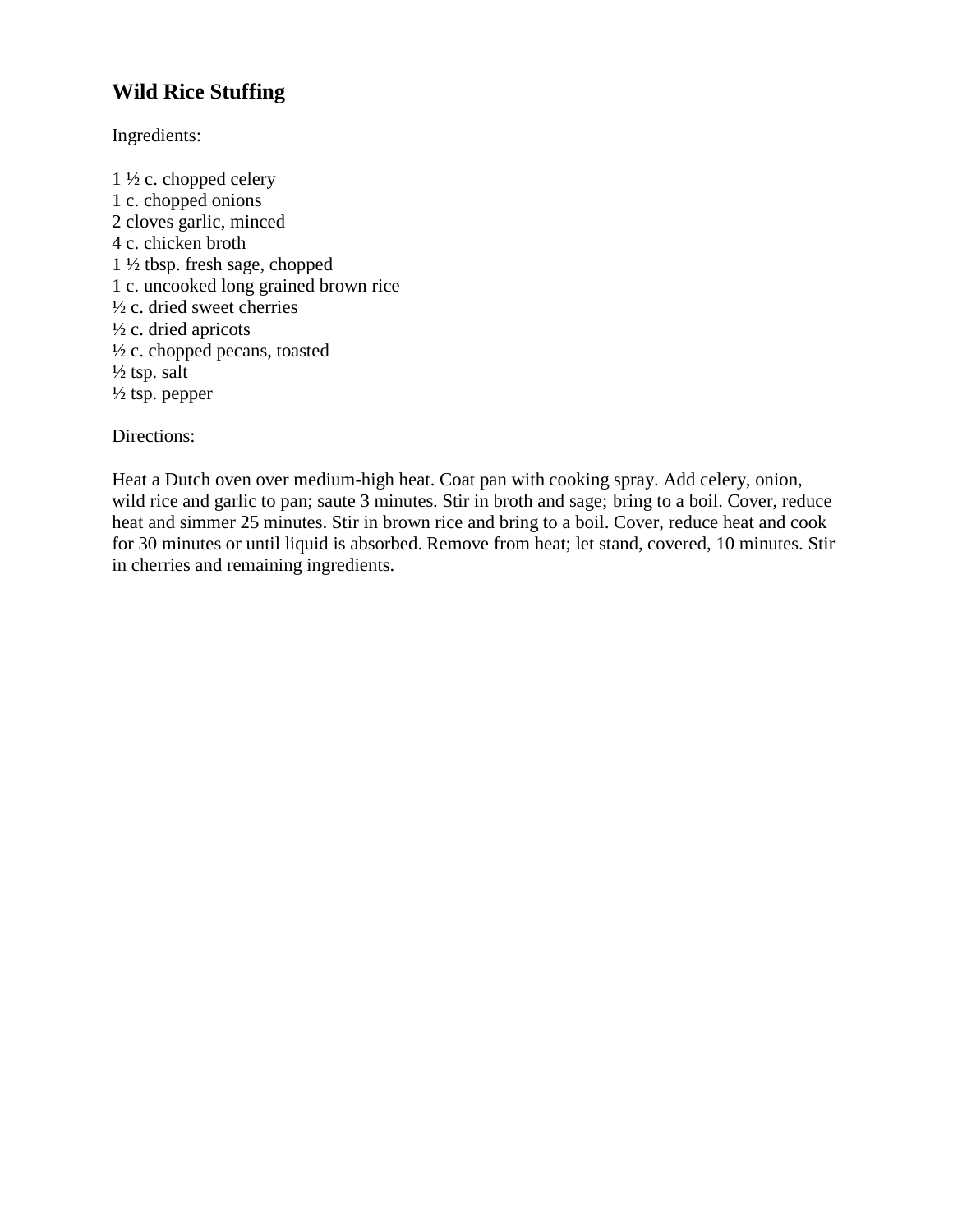# **Fresh Cranberry-Cornbread Stuffing**

Ingredients:

1 8-1/2 oz. pkg. cornbread mix, baked and crumbled  $\frac{1}{2}$  of a 13-oz. pkg. stuffing mix 1 lb. fresh cranberries ¾ c. sugar 1 c. chopped onion 1 tbsp. salt  $\frac{1}{2}$  tsp. pepper  $\frac{1}{2}$  tsp. dried thyme 1 c. butter, melted

Directions:

Wash cranberries and drain well. Combine with all remaining ingredients, adding butter last. Toss to mix and stuff lightly into neck and body cavities of turkey. Roast turkey as desired.

Note: This is a medium-dry stuffing. If you want a moister stuffing, add ½ c. to 1 c. chicken broth. This recipe will stuff a 14-pound turkey.

#### <span id="page-13-0"></span>**Bread Stuffing**

Ingredients:

12 slices of toasted bread crumbled or shredded 1 sleeve of saltines, crushed 1 c. onion, chopped 1 stick margarine 1 1/2 c. of drippings off the turkey or chicken broth

Directions:

Saute the onions in a frying pan. Put the toasted bread and crackers in a 13x 9 baking dish. Add the sauteed onions with the remaining margarine from the sauteeing to the bread mixture. Add the broth and stir all the ingredients together. Bake at 350 degrees for 35 to 45 minutes. Serve with gravy.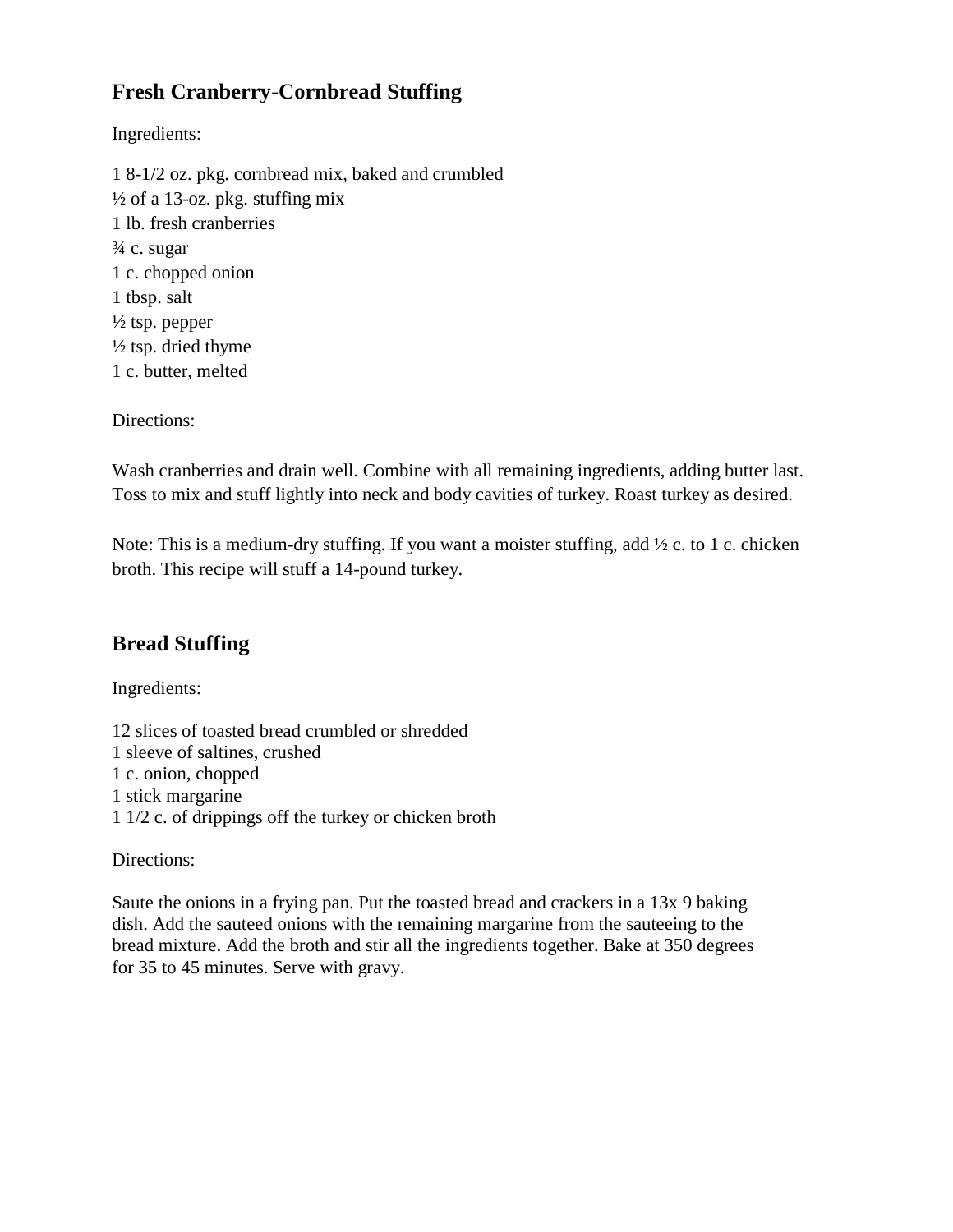# **Vegetables**

## <span id="page-14-0"></span>**Holiday Potatoes**

Ingredients:

2 lbs. frozen hashbrowns  $\frac{1}{2}$  c. butter 1 tsp. salt ¼ tsp. pepper 1 can cream of chicken soup 2 c. grated cheddar cheese  $\frac{1}{2}$  c. chopped green onions 2 c. sour cream

Topping:

2 c. crushed corn flakes ¼ c. melted butter

Directions:

<span id="page-14-1"></span>Thaw hashbrowns. Mix in remaining ingredients. Place in 13x9x2-inch baking dish. Mix melted butter and crushed corn flakes. Sprinkle over top of casserole. Bake at 350 degrees for 45 minutes.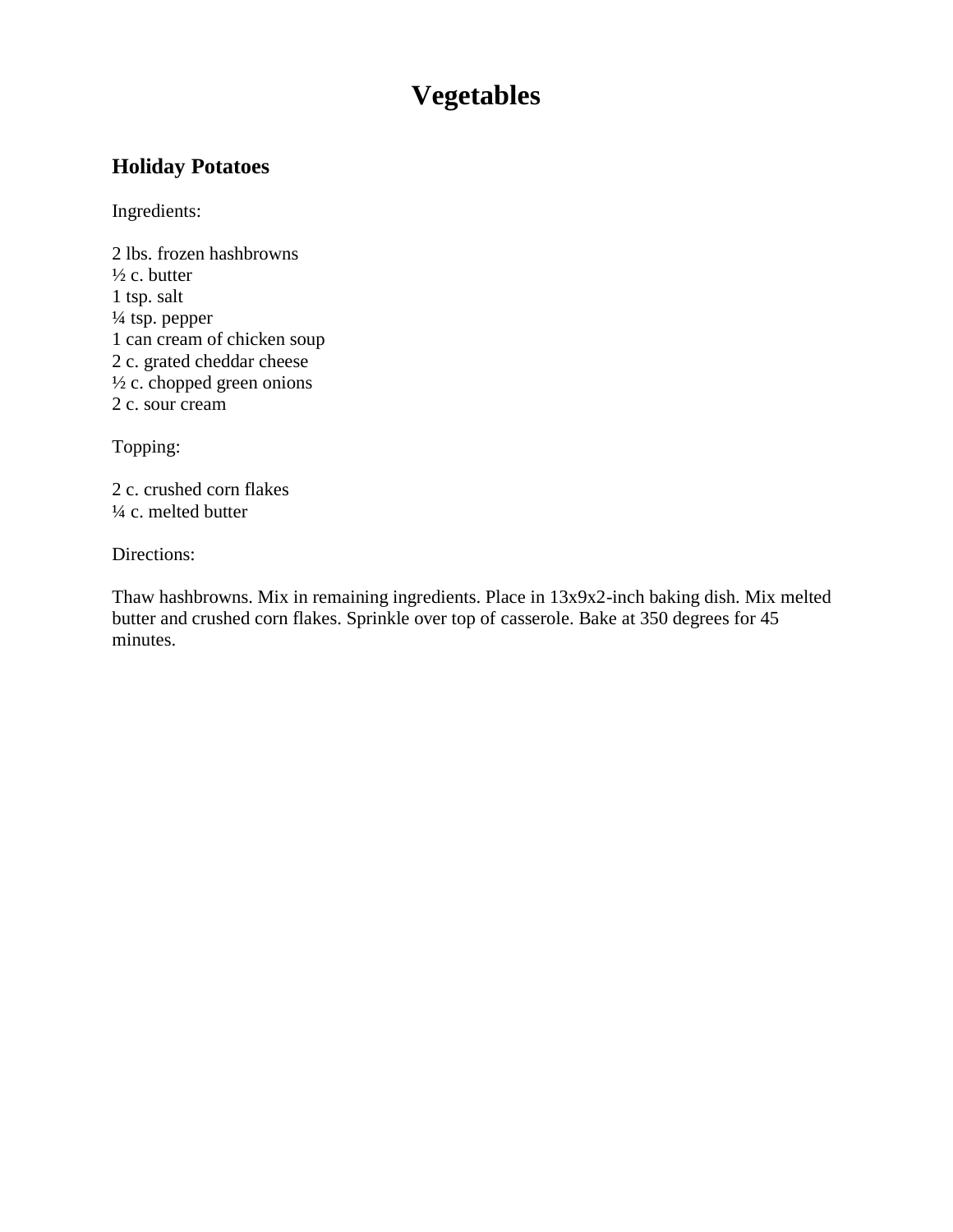# **Mashed Potato Casserole**

Ingredients:

7 or 8 potatoes, peeled and boiled 8 oz. cream cheese 1 c. sour cream 1/4 c. chives, chopped Paprika

Directions:

<span id="page-15-0"></span>Mash boiled potatoes and whip with cream cheese and sour cream; stir in chopped chives. Sprinkle with paprika, dot with butter, and bake at 350 degrees for 30 minutes.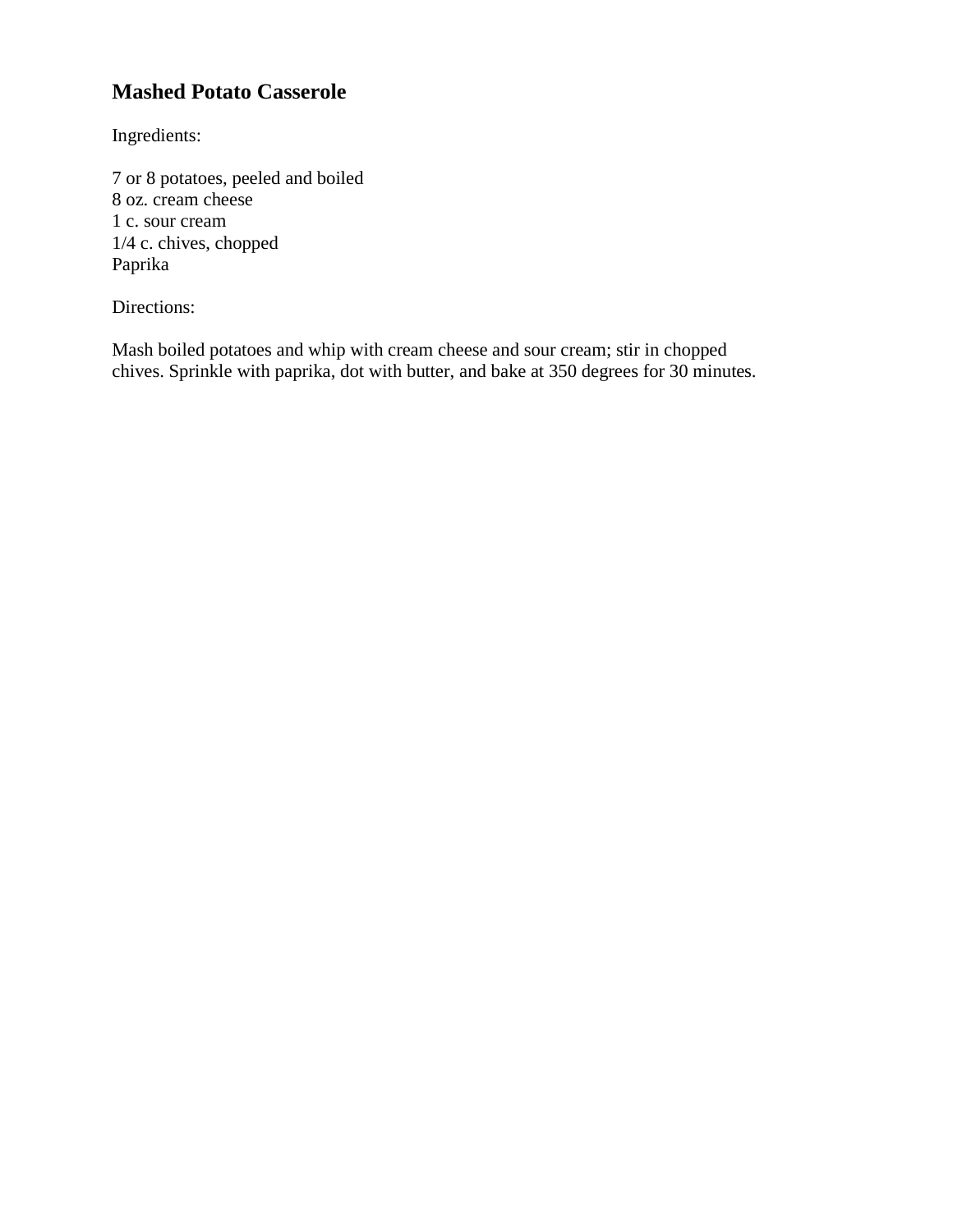#### **Southern Green Bean Casserole**

You can double this recipe if you like. One recipe serves 6-8 people. A double recipe would serve about 15 people.

Ingredients:

2 cans green beans 1 can whole kernel corn 1 can cream of mushroom or chicken soup 1/2 c. sour cream 1/2 c. onions 1 c. grated cheese 1/4 c. melted butter 20 Ritz or Flipside crackers, crushed

Directions:

Preheat oven to 375 degrees. Grease a 9x9-inch baking dish.

Drain green beans and let them set on a paper towel for 15-20 minutes. Drain corn separately. You want to remove as much moisture as possible from the green beans and corn before baking or the casserole will get soggy.

Place the drained green beans in the baking dish. Layer the corn on next. Mix the cream soup, sour cream, and onions, and pour over the corn.

Place the grated cheese on next.

Mix together the melted butter and Ritz cracker crumbs. Layer the crumbs on top of the grated cheese.

<span id="page-16-0"></span>Bake for 30-40 minutes or until bubbly. Let casserole set for 10-15 minutes before serving.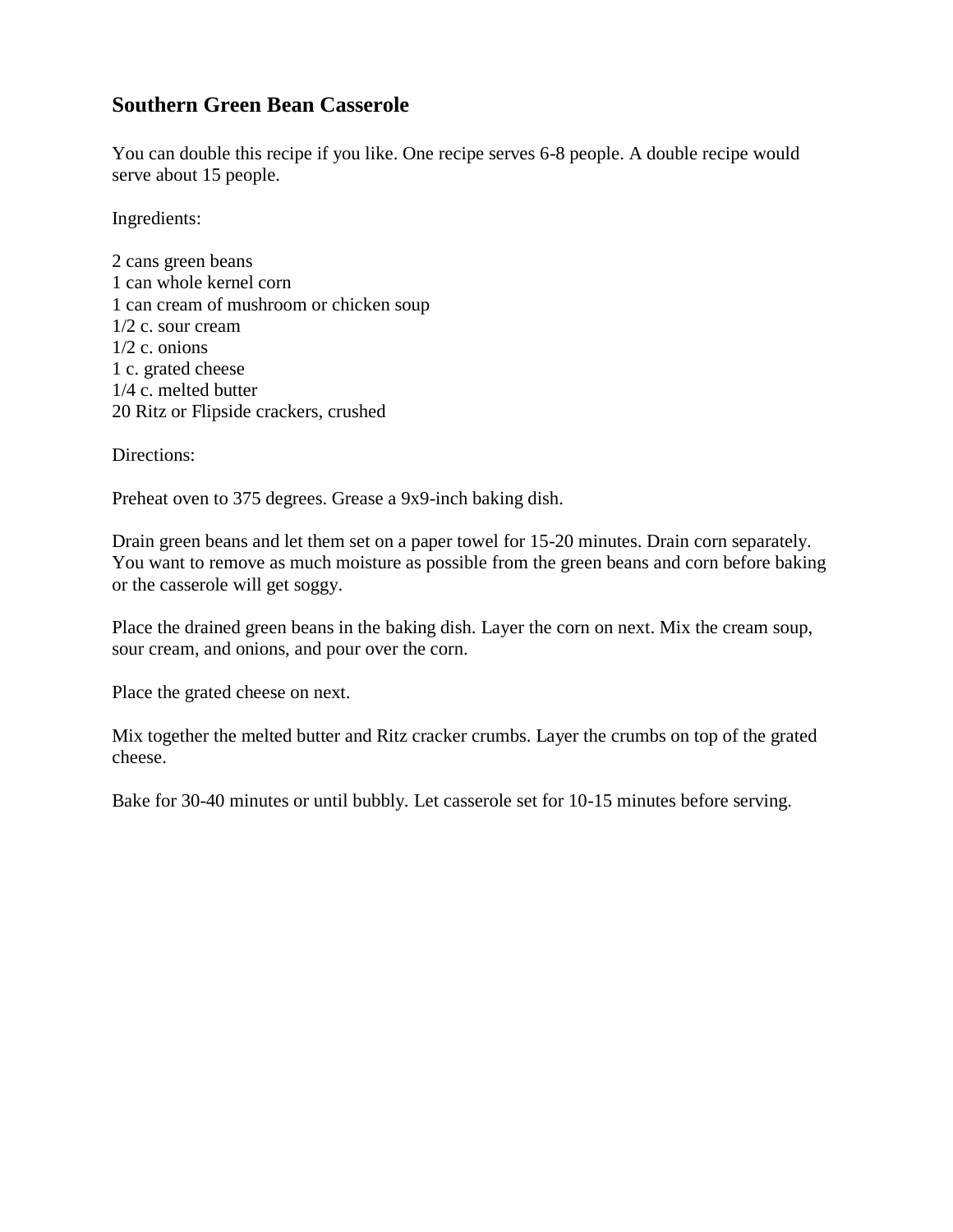# **Cranberry Sweet Potato Bake**

Ingredients:

2 cans (15 oz. each) cut sweet potatoes, drained 1 c. fresh or frozen cranberries ¼ c. coarsely chopped pecans ½ c. orange marmalade, warmed

Directions:

Place sweet potatoes in a greased  $11x7x2$  inch baking dish. Sprinkle with cranberries and pecans; spoon marmalade over top. Cover and bake for 25-30 minutes or until heated through.

## <span id="page-17-0"></span>**Corn Casserole**

Ingredients:

 $\frac{1}{4}$  c. butter 2 (3 oz.) pkg. cream cheese 1 can cream corn 1 can whole kernel corn  $\frac{1}{2}$  c. onion, chopped 1 can chopped green chilies 1 can French fried onion rings

Directions:

<span id="page-17-1"></span>Mix butter and cream cheese. Add half of French friend onion rings, onion, and chilies. Place in greased casserole dish and bake at 350 degrees for 350 minutes. Remove from oven and place remaining onion rings on top. Bake 30 minutes longer.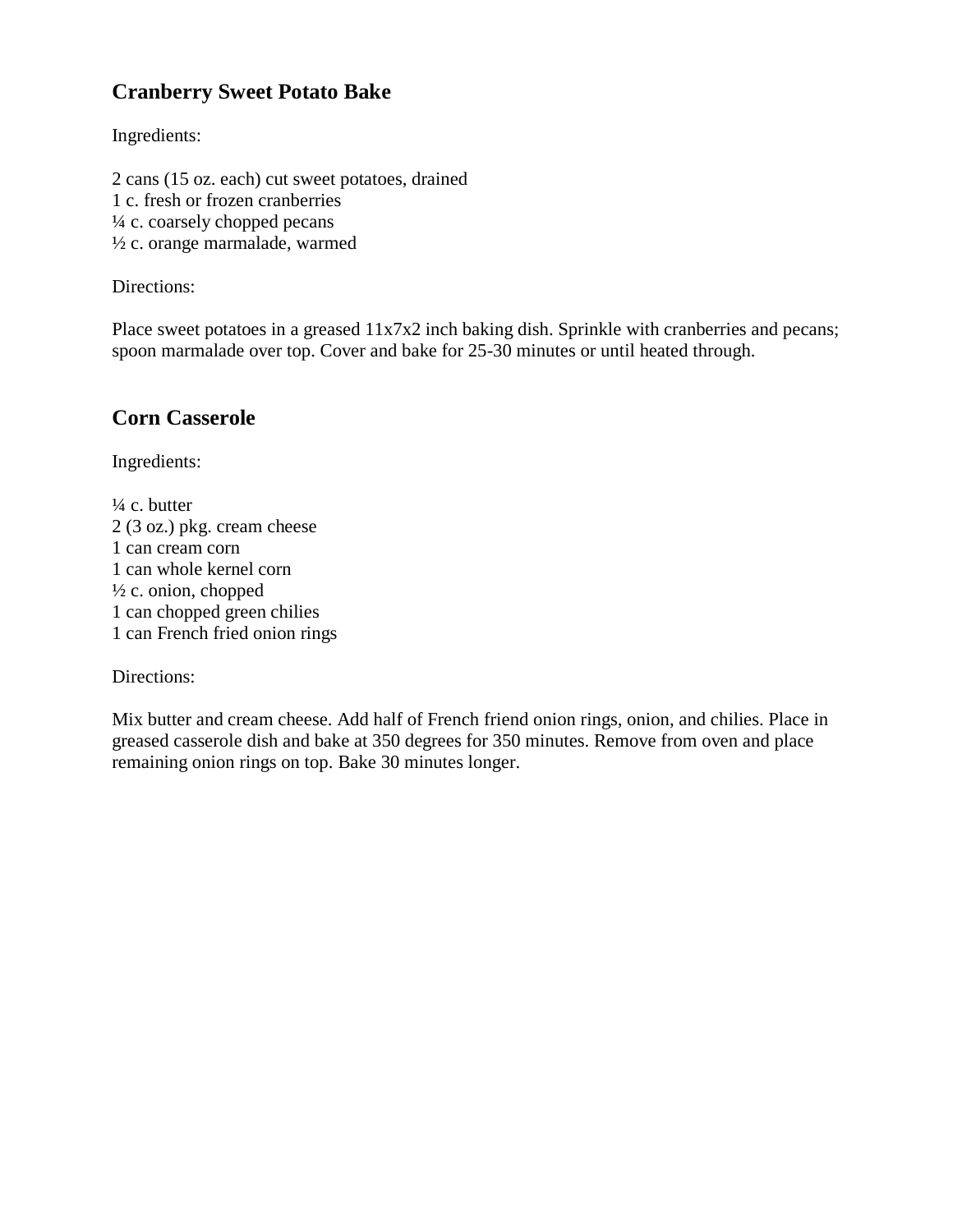#### **Squash Casserole**

Ingredients:

2 c. cooked squash 6 tbsp. butter 2 eggs 1 tsp. salt  $\frac{1}{2}$  tsp. pepper 1 c. chopped onion 1 c. grated cheese

Directions:

Mash cooked squash. Add other ingredients and mix well. Pour into a greased baking dish. Bake at 375 degrees for 40 minutes.

## <span id="page-18-0"></span>**Glazed Carrots**

Ingredients:

2 c. sliced carrots 1 c. orange juice  $\frac{1}{2}$  c. sugar 2 tbsp. cornstarch Dash nutmeg

#### Directions:

<span id="page-18-1"></span>Cook and drain carrots. Mix remaining ingredients, cook until thickened. Pour sauce over carrots and let stand about 10 minutes before serving.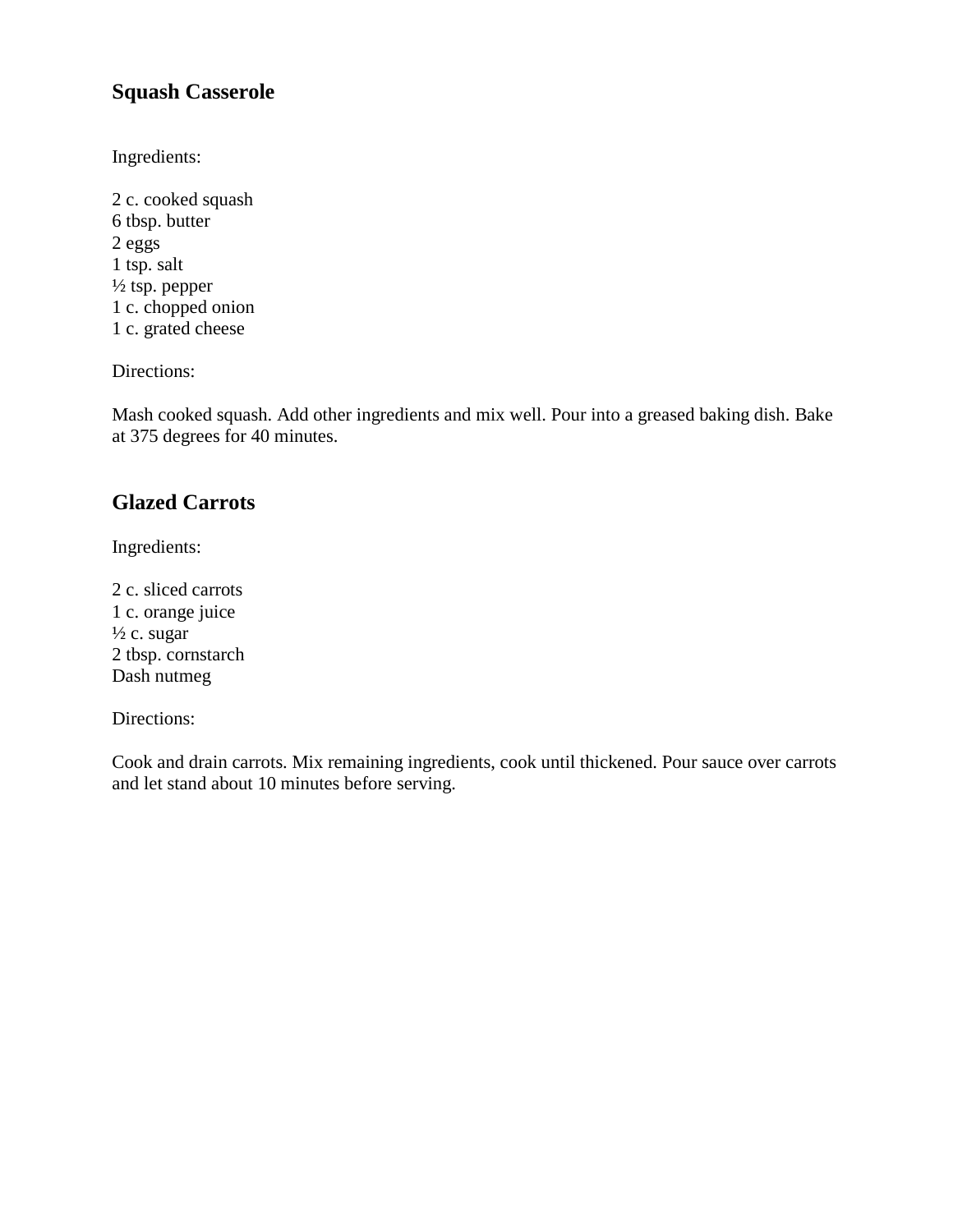# **Roasted Root Veggie Medley**

Ingredients:

2 c. baby carrots, trimmed peeled 3 medium parsnips, peeled and cut into 2-inch long pieces 5 cloves garlic, peeled 1/3 c. olive oil 3 sprigs fresh thyme Salt

Directions:

Heat oven to 425 degrees. Mix together carrots, parsnips, turnips, garlic, olive oil, and thyme. Arrange vegetables on baking sheet. Roast vegetables for 40 minutes, or until vegetables are fork tender. Season with salt.

#### <span id="page-19-0"></span>**Sweet Potato Casserole**

Topping:

1/2 c. crushed Corn Flakes 1/2 c. chopped pecans 1/2 c. brown sugar 1/2 c. melted margarine

Casserole:

2 c. mashed cooked sweet potatoes 1 c. sugar (1 1/4 c. if sweet potatoes are canned) 1/2 tsp. nutmeg 1/2 tsp. cinnamon 1 stick of melted margarine 1/4 c. milk

Directions:

<span id="page-19-1"></span>Blend all casserole ingredients together and pour in a buttered casserole dish. Bake at 400 degrees for 20 minutes. Add the topping and bake another 10 minutes.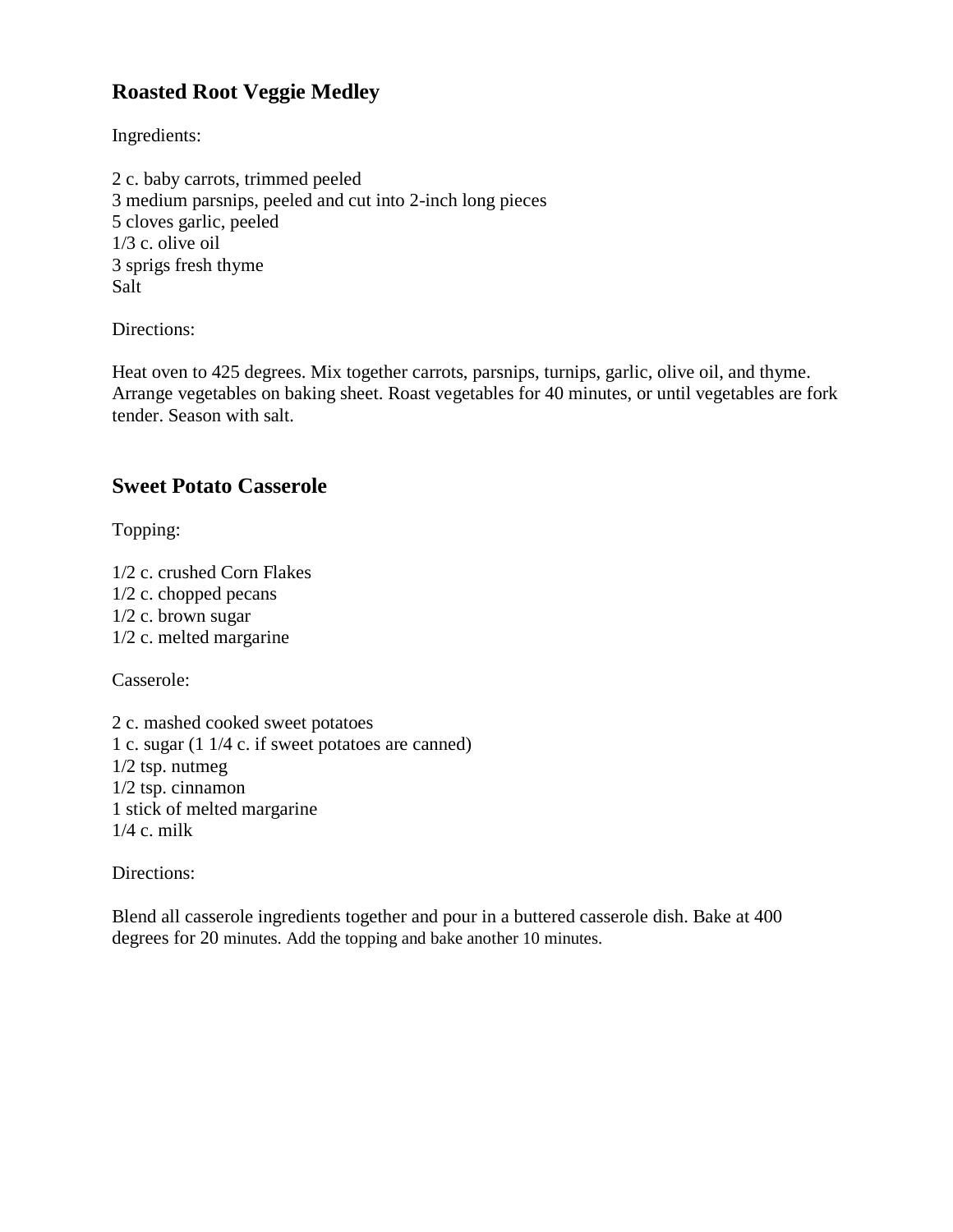# **Candied Sweet Potatoes**

Ingredients:

2 cans sweet potatoes or yams 1 (8 oz.) package of small marshmallows 1/2 c. orange juice 1/2 c. brown sugar Dash of cinnamon

Directions:

Combine all ingredients in covered casserole dish except for marshmallows. Cook at 350 degrees for about 45 minutes. Add marshmallows on top and brown under broiler.

#### <span id="page-20-0"></span>**Broccoli Casserole**

Ingredients:

2 (10 oz. packages) frozen broccoli 1 c. Colby cheese, shredded 3/4 c. mayonnaise 1 egg, beaten 1 can cream of mushroom soup 1 1/2 sleeves Ritz crackers, crushed finely 1/4 c. margarine

Directions:

Cook broccoli. Drain well and put aside. Combine cheese, mayonnaise, egg, and soup. Place broccoli in bottom of casserole dish. Pour mixture on top of broccoli. Pour crushed crackers into a microwave-safe container, place margarine on top of crumbs on heat until melted. Stir crumb mixture well and then pour over top of casserole distributing evenly. Cover and bake at 350 degrees for 30 minutes. Let set 30 minutes before serving. Serves 6-8.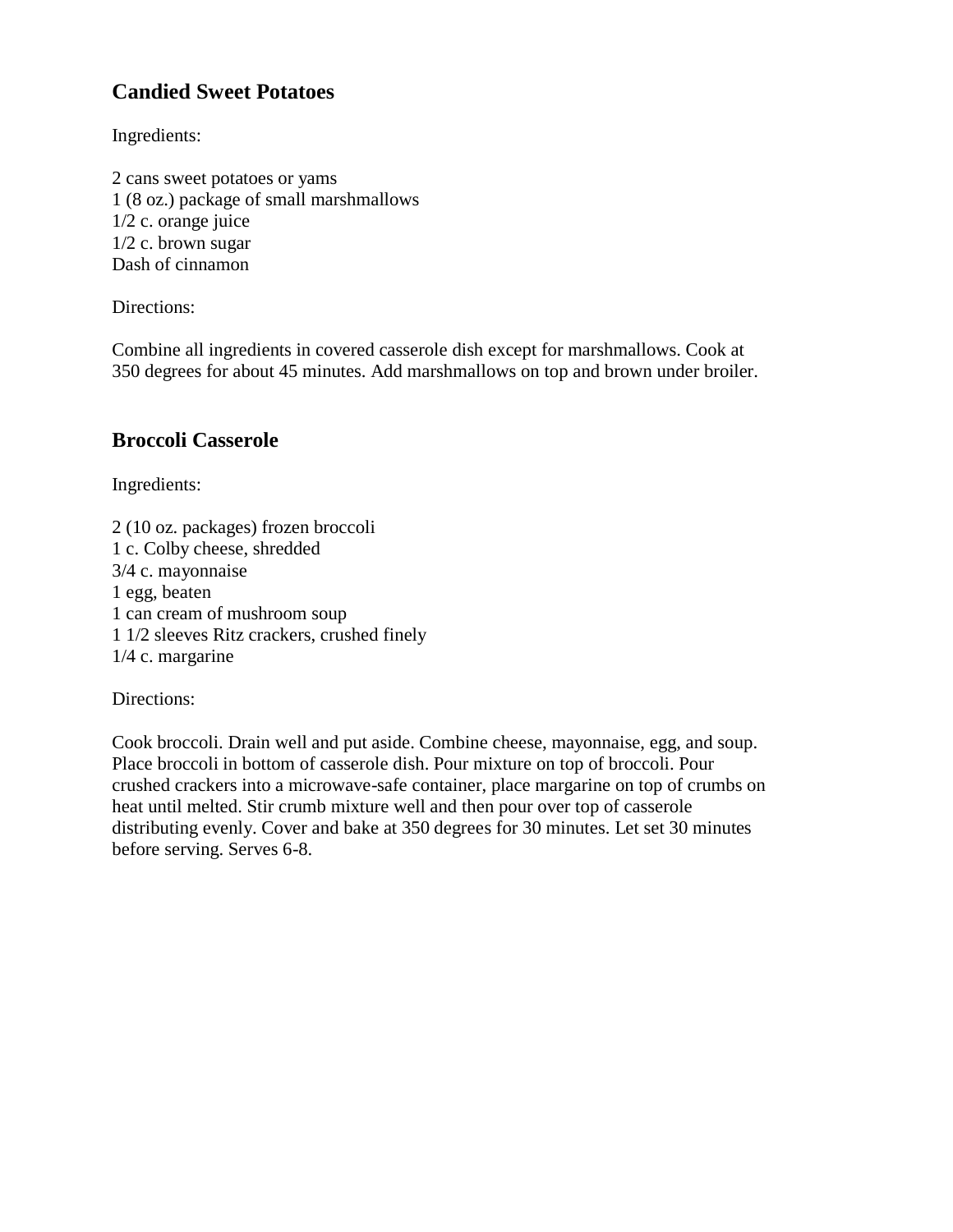# **Salads**

## <span id="page-21-0"></span>**Broccoli Salad**

Ingredients:

1 bunch broccoli, cut into tiny flowers 1 c. raisins  $\frac{1}{4}$  c. red onion ¼ c. pecans or sunflower seeds ¼ c. bacon bits 1 c. mayonnaise  $\frac{1}{2}$  c. sugar  $\frac{1}{4}$  c. white vinegar

Directions:

Mix mayonnaise, sugar, and vinegar. Add bacon bits and other ingredients and mix. Chill for a few hours before serving.

# <span id="page-21-1"></span>**Whipped Cream Fruit Salad**

Ingredients:

1 can mandarin oranges 1 can fruit cocktail 1 can pineapple tidbits 1 bunch seedless green or red grapes cut in half Enough marshmallows to suit your taste 2 bananas 1 pint whipping cream. 1 tbsp. miracle whip dressing 1 tbsp. sugar

Directions:

<span id="page-21-2"></span>Drain all fruit well. Whip cream and add sugar and Miracle Whip dressing to taste. Fold cream into fruit. Add marshmallows. Cover and refrigerate overnight. Just prior to serving, slice bananas and mix in.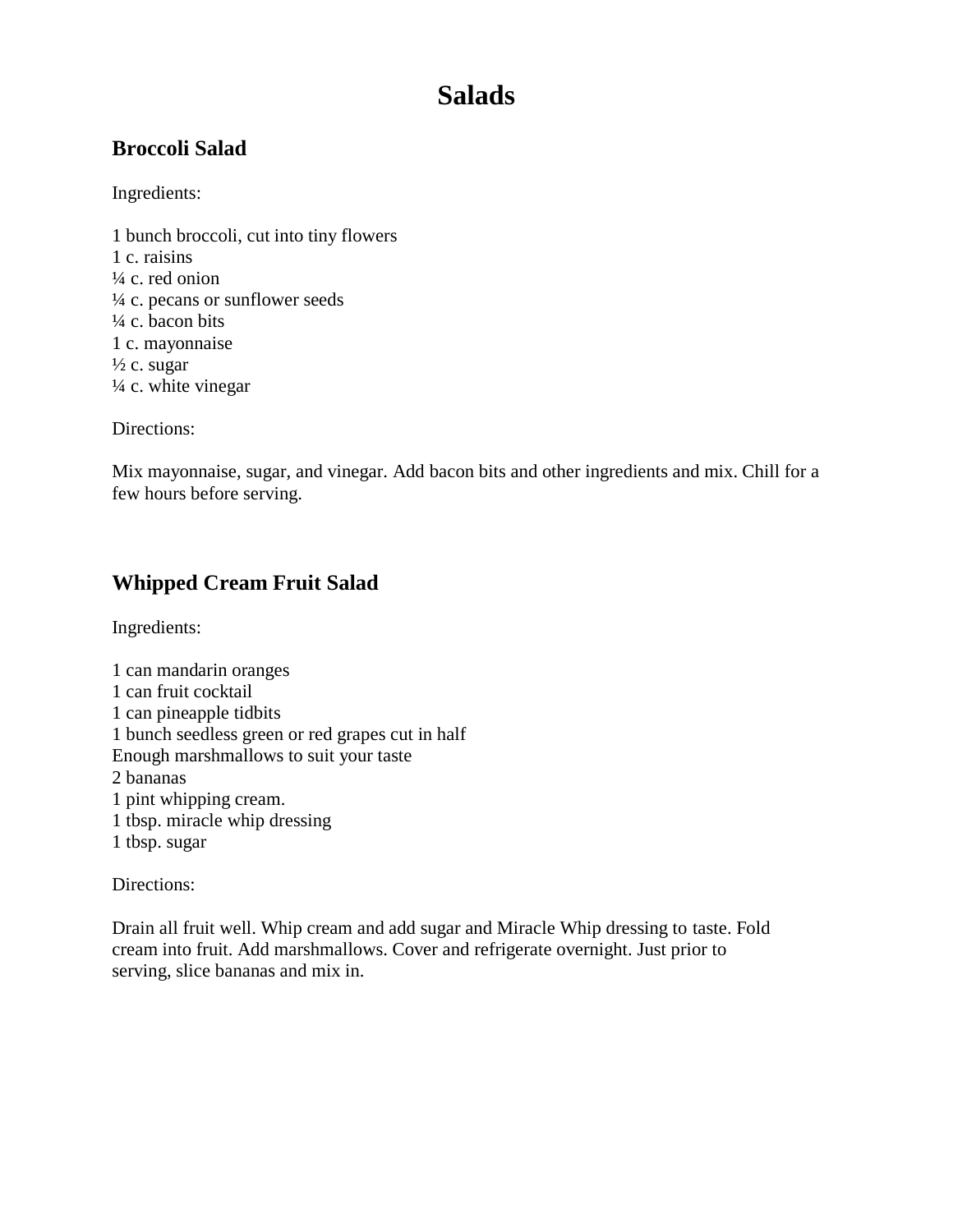# **Cranberry Grape Whip**

Ingredients:

2 c. cranberries, frozen 2 c. red grapes 1 c. whipping cream  $1/2$  tsp. vanilla Powdered sugar to taste

#### Directions:

<span id="page-22-0"></span>Use food processor to chop frozen cranberries. Half and seed grapes. Whip cream and add vanilla and powdered sugar to taste. Combine all. Keep chilled.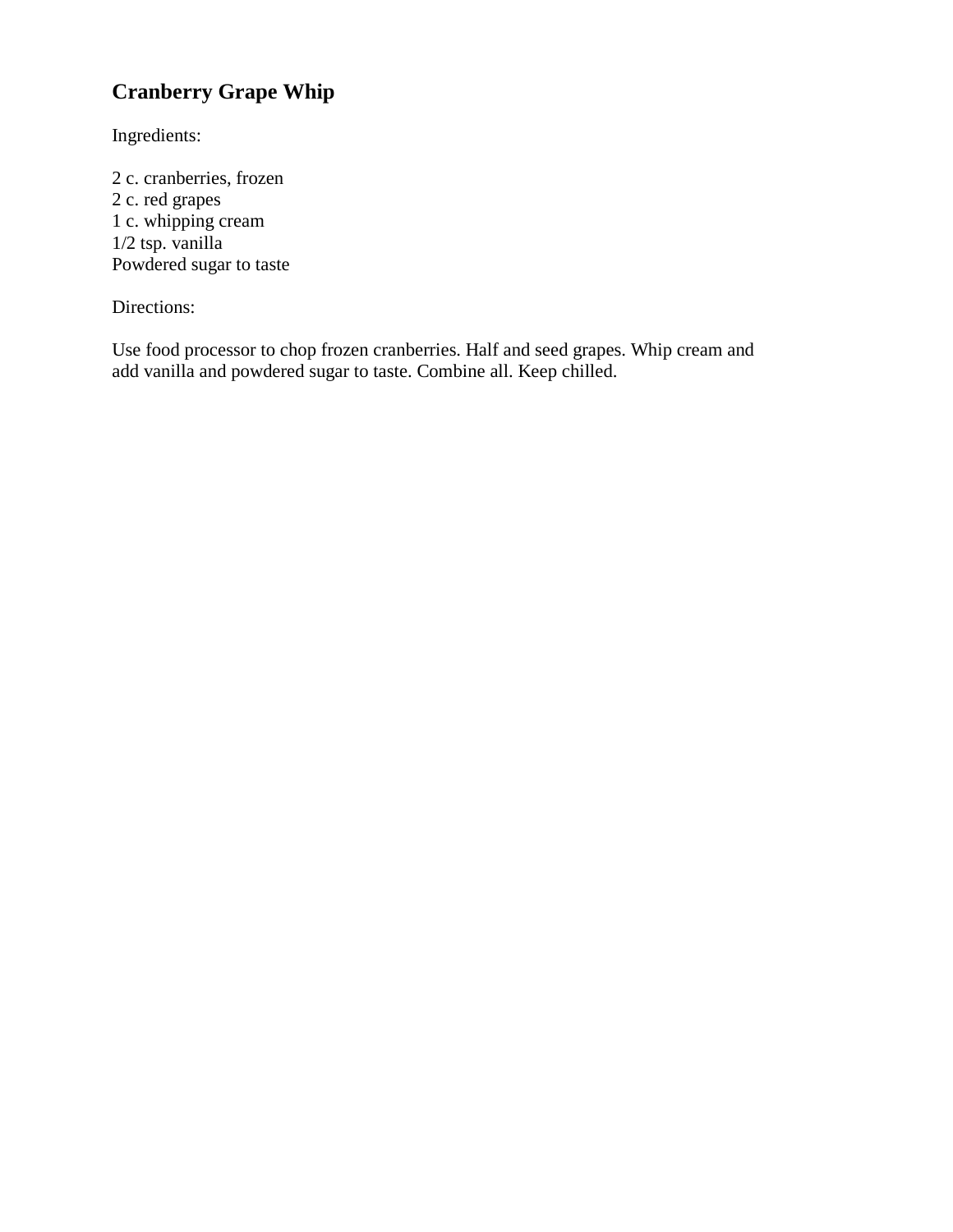## **Festive Cranberry Salad**

Ingredients:

1 can (20 ounce) crushed pineapple in juice, undrained 1 cup cold water 2 (3 ounce) boxes raspberry or cranberry flavored gelatin 2 cans whole berry cranberry sauce 1 medium apple, chopped (optional)

Directions:

Drain pineapple, reserving the liquid. Add enough cold water to the reserved juice to make 1 cup liquid. Bring to boil, remove from heat. Add gelatin, stir at least 2 minutes until completely dissolved. Add cold water and let cool to room temperature.

In a bowl, combine cranberry sauce, crushed pineapple, and chopped apples. stir until well blended. Stir in cooled gelatin.

Pour into serving dish and chill until firm. Garnish with sliced apples, if desired.

You can make this salad with or without the chopped apple. I have made it both ways and it is great either way.

# <span id="page-23-0"></span>**Holiday Cranberry Salad**

Ingredients:

1 pound raw cranberries, ground 1 c. seeded grapes, quartered 1 c. chopped walnuts 1 small can crushed pineapple  $1\frac{1}{2}$  c. sugar ½ lb. large marshmallows, quartered 1 c. heavy cream, whipped (or Cool Whip)

Directions:

<span id="page-23-1"></span>Combine cranberries, grapes, and nuts. Add pineapple and sugar. Stir until thoroughly mixed. Refrigerate for 3 hours. Add marshmallows and fold in whipped cream 30 minutes before serving.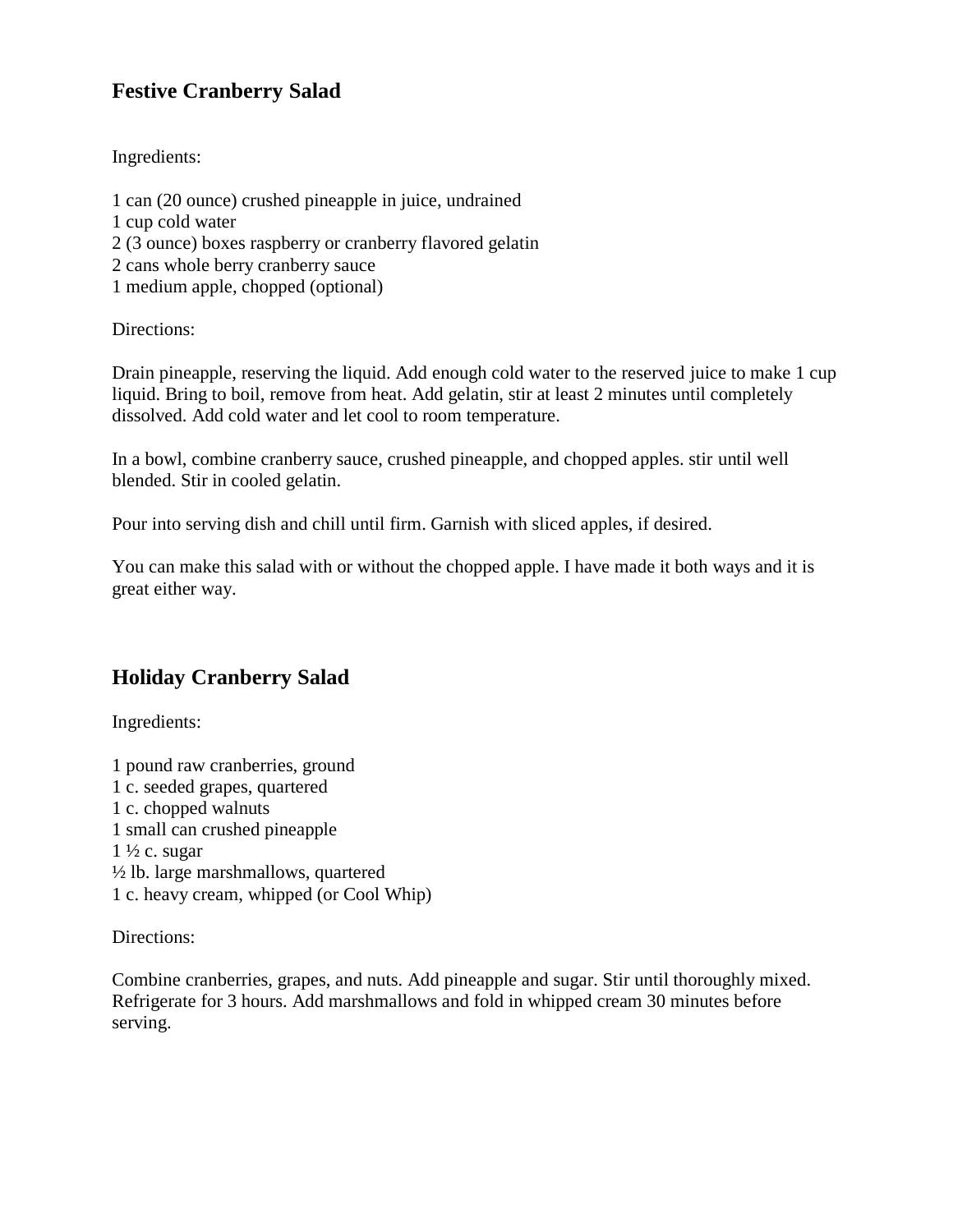# **Frozen Cranberry Salad**

Ingredients:

- 1 15-oz. can whole cranberry sauce 1 15-oz. can crushed pineapple, undrained
- 1 8-oz. carton sour cream

Directions:

Mix all ingredients together and freeze in mold.

## <span id="page-24-0"></span>**Ambrosia Salad**

Ingredients:

1 20-oz. can chunk pineapple 1 can mandarin oranges  $1\frac{1}{2}$  c. seedless grapes 1 c. miniature marshmallows 1 c. flaked coconut  $\frac{1}{2}$  c. pecans (optional) ¾ c. sour cream 1 tbsp. sugar

Directions:

Drain pineapple and oranges. Combine pineapple, oranges, grapes, marshmallows, coconut, and nuts. Mix sour cream and sugar. Stir into fruit mixture. Chill.

# <span id="page-24-1"></span>**Dream Cherry Salad**

Ingredients:

1 lb. can cherry pie filling 1 large can crushed pineapple, drained 1 can sweetened condensed milk 1 large carton Cool Whip  $\frac{1}{2}$  c. chopped pecans (optional)

Directions:

<span id="page-24-2"></span>Drain pineapple; mix all ingredients and put into a large covered container.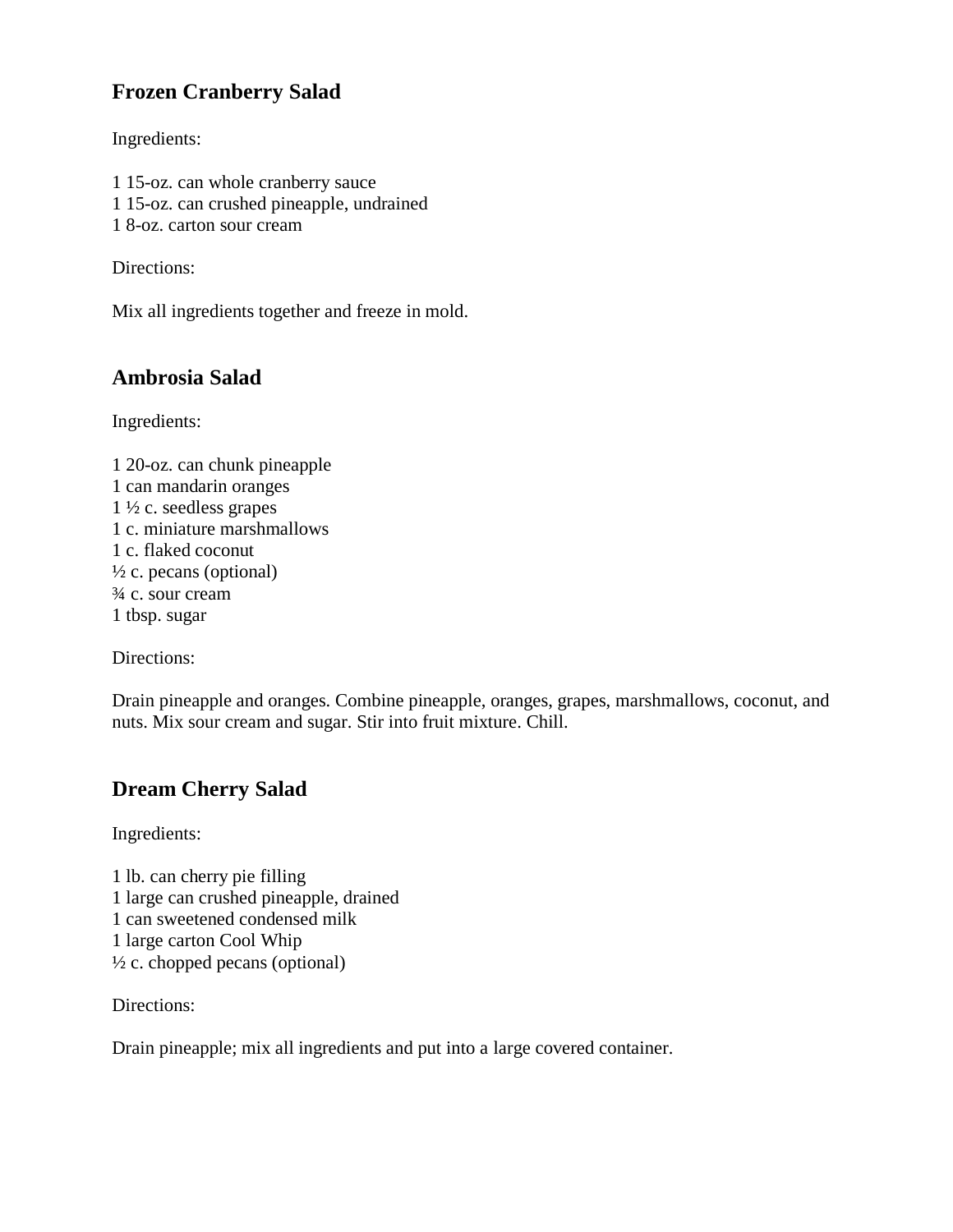# **Raspberry Jello Salad**

Ingredients:

2 large boxes raspberry Jello 4 c boiling water 4 c. vanilla ice cream 2 pints raspberries

Directions:

Dissolve Jello in boiling water, cool slightly. Stir in ice cream and raspberries. Pour into 13x9x2 inch baking dish and stir every hour or so until set.

## <span id="page-25-0"></span>**Lemon 7-Up Salad**

Ingredients:

2 3-oz. pkg. lemon Jello 2 c. hot water 1 c. pineapple juice 1 c. 7-Up 1 can pineapple tidbits 2 c. miniature marshmallows 2 bananas, sliced 1 pint Cool Whip 1 can lemon pie filling

#### Directions:

<span id="page-25-1"></span>Dissolve Jello in hot water. Cool. Add pineapple juice and 7 Up. Let set until slightly thickened. Add pineapple bits, marshmallows, and bananas. Pour into 13x9x2-inch baking dish. Mix together Cool Whip and lemon pie filling. Spread over the top of the Jello once the Jello is completely set.